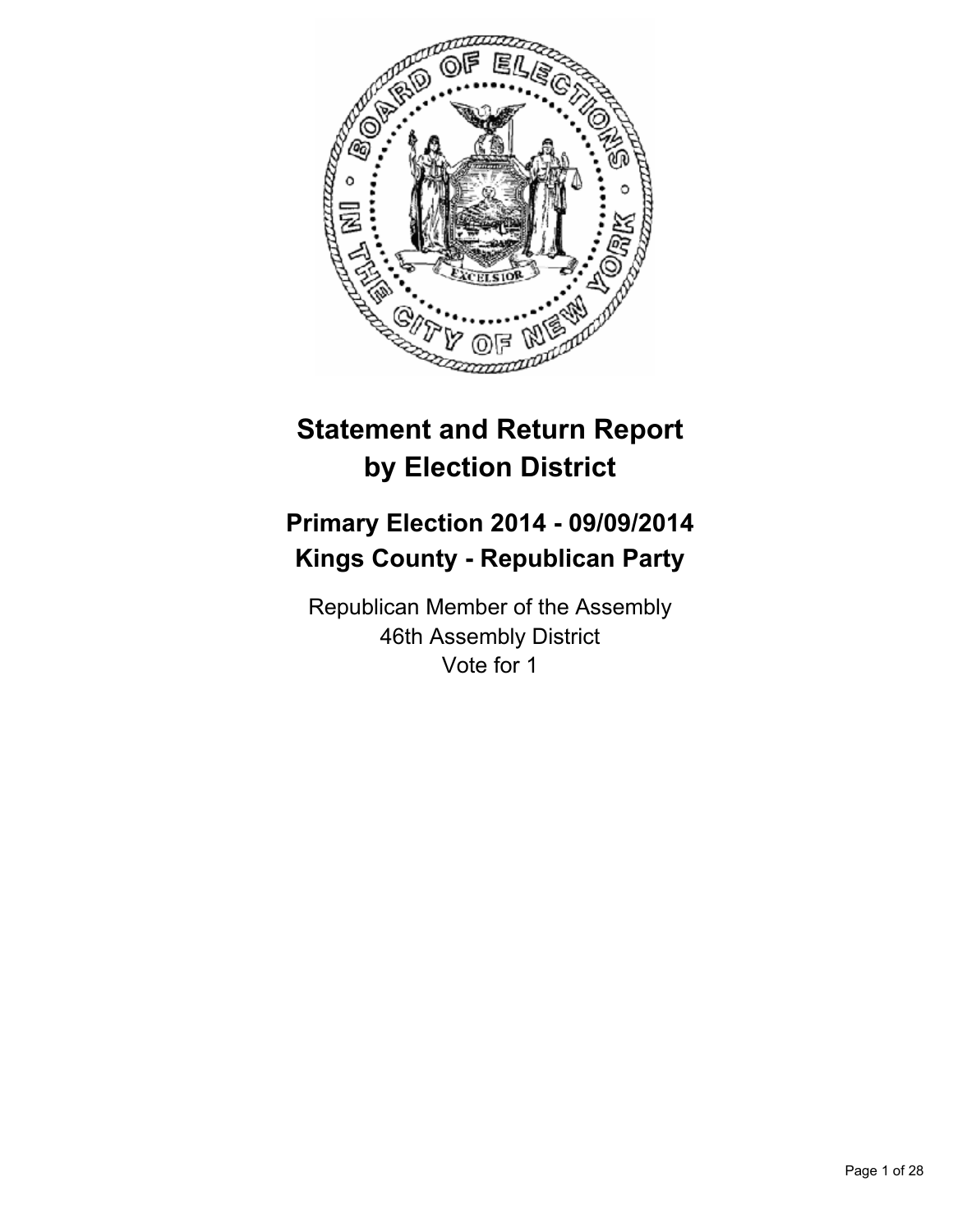

| <b>PUBLIC COUNTER</b>                                    | 10             |
|----------------------------------------------------------|----------------|
| <b>EMERGENCY</b>                                         | 0              |
| ABSENTEE/MILITARY                                        | 0              |
| <b>FEDERAL</b>                                           | 0              |
| <b>AFFIDAVIT</b>                                         | 0              |
| <b>Total Ballots</b>                                     | 10             |
| Less - Inapplicable Federal/Special Presidential Ballots | 0              |
| <b>Total Applicable Ballots</b>                          | 10             |
| <b>STAMATIS LILIKAKIS</b>                                | 3              |
| LUCRETIA REGINA-POTTER                                   | 5              |
| <b>Total Votes</b>                                       | 8              |
| Unrecorded                                               | $\overline{2}$ |

#### **002/46**

| SIMON SHAMOUN (WRITE-IN)<br><b>Total Votes</b>           | 2              |
|----------------------------------------------------------|----------------|
| LUCRETIA REGINA-POTTER                                   | 3              |
| <b>STAMATIS LILIKAKIS</b>                                | $\overline{2}$ |
| <b>Total Applicable Ballots</b>                          |                |
| Less - Inapplicable Federal/Special Presidential Ballots | 0              |
| <b>Total Ballots</b>                                     | 7              |
| <b>AFFIDAVIT</b>                                         | 0              |
| <b>FEDERAL</b>                                           | 0              |
| <b>ABSENTEE/MILITARY</b>                                 | 0              |
| <b>EMERGENCY</b>                                         | 0              |
| <b>PUBLIC COUNTER</b>                                    | 7              |

| <b>AFFIDAVIT</b>                                         | 0 |
|----------------------------------------------------------|---|
| <b>Total Ballots</b>                                     |   |
| Less - Inapplicable Federal/Special Presidential Ballots | 0 |
| <b>Total Applicable Ballots</b>                          |   |
| <b>STAMATIS LILIKAKIS</b>                                | 0 |
| LUCRETIA REGINA-POTTER                                   | 0 |
| BEN AKSELROD (WRITE-IN)                                  |   |
| <b>Total Votes</b>                                       |   |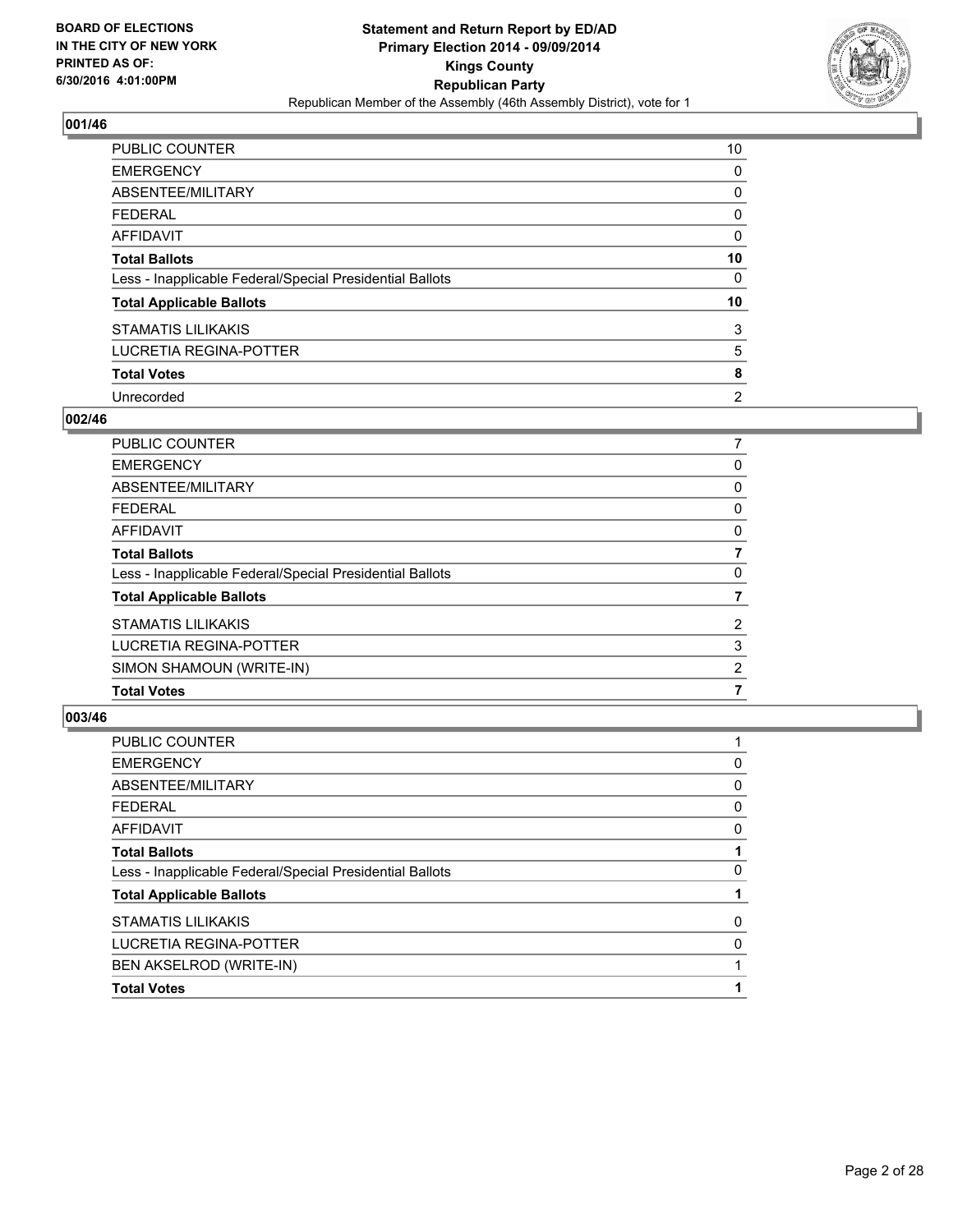

| <b>Total Votes</b>                                       | 4 |
|----------------------------------------------------------|---|
| LUCRETIA REGINA-POTTER                                   |   |
| STAMATIS LILIKAKIS                                       | 3 |
| <b>Total Applicable Ballots</b>                          | 4 |
| Less - Inapplicable Federal/Special Presidential Ballots | 0 |
| <b>Total Ballots</b>                                     | 4 |
| AFFIDAVIT                                                | 0 |
| <b>FEDERAL</b>                                           | 0 |
| ABSENTEE/MILITARY                                        | 0 |
| <b>EMERGENCY</b>                                         | 0 |
| PUBLIC COUNTER                                           | 4 |

## **005/46**

| PUBLIC COUNTER                                           | 0 |
|----------------------------------------------------------|---|
| <b>EMERGENCY</b>                                         | 0 |
| ABSENTEE/MILITARY                                        | 0 |
| <b>FEDERAL</b>                                           | 0 |
| AFFIDAVIT                                                | 0 |
| <b>Total Ballots</b>                                     | 0 |
| Less - Inapplicable Federal/Special Presidential Ballots | 0 |
| <b>Total Applicable Ballots</b>                          | 0 |
| STAMATIS LILIKAKIS                                       | 0 |
| LUCRETIA REGINA-POTTER                                   | 0 |
| <b>Total Votes</b>                                       | 0 |

| <b>PUBLIC COUNTER</b>                                    | 2 |
|----------------------------------------------------------|---|
| <b>EMERGENCY</b>                                         | 0 |
| ABSENTEE/MILITARY                                        | 0 |
| <b>FEDERAL</b>                                           | 0 |
| AFFIDAVIT                                                | 0 |
| <b>Total Ballots</b>                                     | 2 |
| Less - Inapplicable Federal/Special Presidential Ballots | 0 |
| <b>Total Applicable Ballots</b>                          | 2 |
| <b>STAMATIS LILIKAKIS</b>                                |   |
| LUCRETIA REGINA-POTTER                                   |   |
| <b>Total Votes</b>                                       | 2 |
|                                                          |   |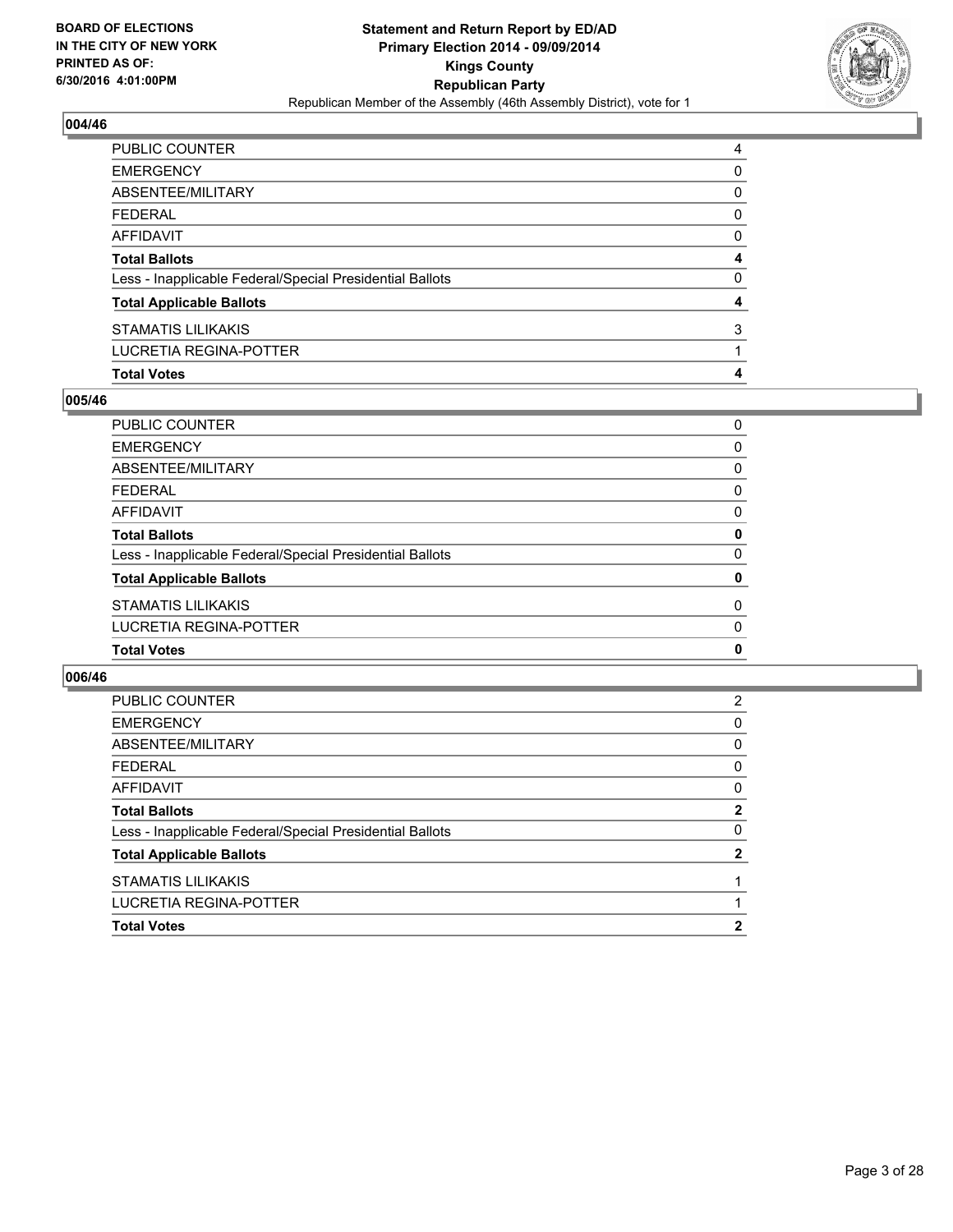

| PUBLIC COUNTER                                           | 12 <sup>2</sup> |
|----------------------------------------------------------|-----------------|
| <b>EMERGENCY</b>                                         | 0               |
| ABSENTEE/MILITARY                                        | 4               |
| <b>FEDERAL</b>                                           | 0               |
| <b>AFFIDAVIT</b>                                         | 0               |
| <b>Total Ballots</b>                                     | 16              |
| Less - Inapplicable Federal/Special Presidential Ballots | 0               |
| <b>Total Applicable Ballots</b>                          | 16              |
| <b>STAMATIS LILIKAKIS</b>                                | 8               |
| LUCRETIA REGINA-POTTER                                   | 8               |
| <b>Total Votes</b>                                       | 16              |

## **008/46**

| PUBLIC COUNTER                                           | 3 |
|----------------------------------------------------------|---|
| <b>EMERGENCY</b>                                         | 0 |
| ABSENTEE/MILITARY                                        | 5 |
| <b>FEDERAL</b>                                           | 0 |
| AFFIDAVIT                                                | 0 |
| <b>Total Ballots</b>                                     | 8 |
| Less - Inapplicable Federal/Special Presidential Ballots | 0 |
| <b>Total Applicable Ballots</b>                          | 8 |
| <b>STAMATIS LILIKAKIS</b>                                | 5 |
| <b>LUCRETIA REGINA-POTTER</b>                            | 2 |
| <b>Total Votes</b>                                       |   |
| Unrecorded                                               |   |
|                                                          |   |

| <b>Total Votes</b>                                       | 3              |
|----------------------------------------------------------|----------------|
| <b>LUCRETIA REGINA-POTTER</b>                            |                |
| <b>STAMATIS LILIKAKIS</b>                                | $\overline{2}$ |
| <b>Total Applicable Ballots</b>                          | 3              |
| Less - Inapplicable Federal/Special Presidential Ballots | 0              |
| <b>Total Ballots</b>                                     | 3              |
| <b>AFFIDAVIT</b>                                         | 0              |
| <b>FEDERAL</b>                                           | 0              |
| ABSENTEE/MILITARY                                        | 0              |
| <b>EMERGENCY</b>                                         | 0              |
| PUBLIC COUNTER                                           | 3              |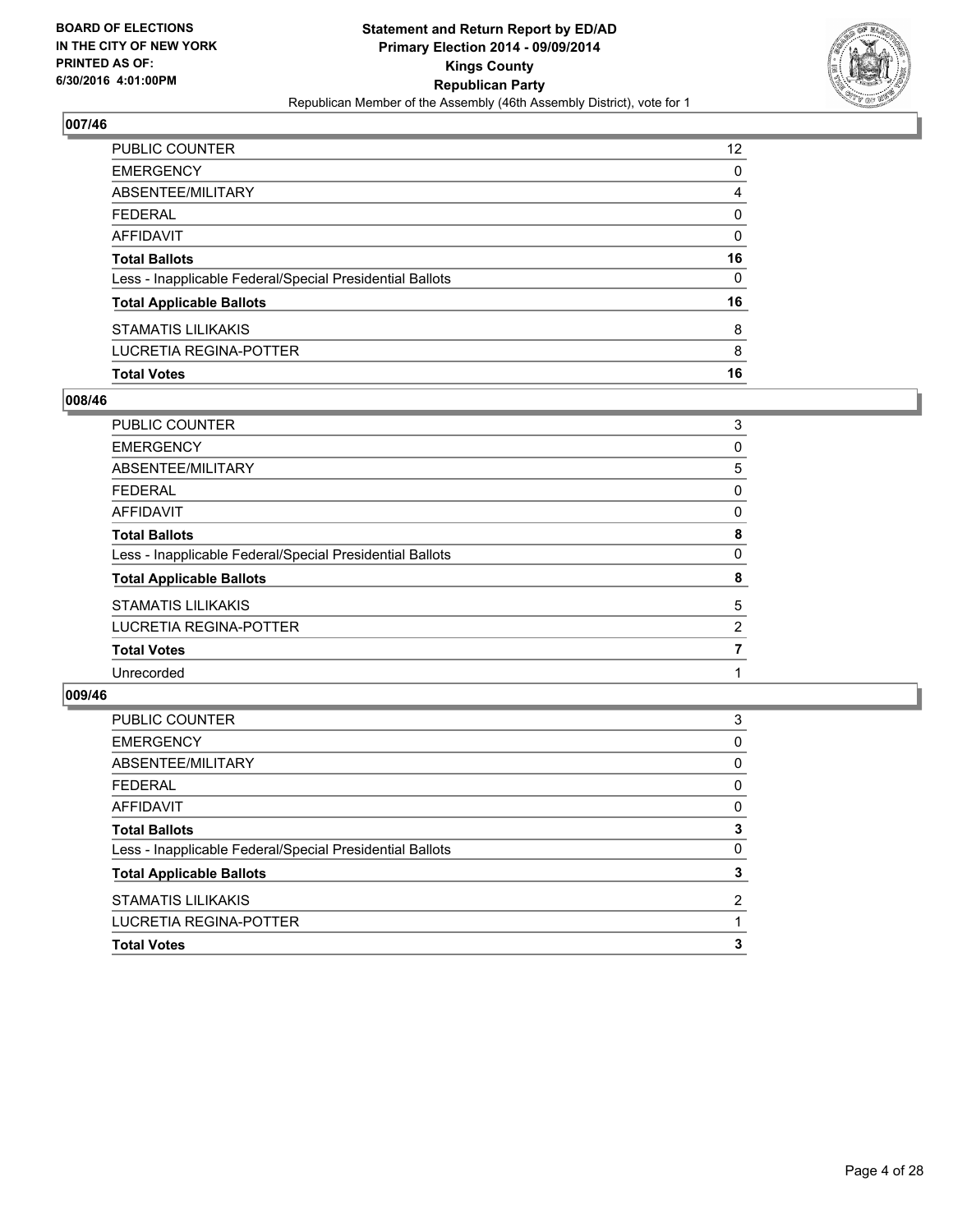

| <b>PUBLIC COUNTER</b>                                    | 2            |
|----------------------------------------------------------|--------------|
| <b>EMERGENCY</b>                                         | 0            |
| ABSENTEE/MILITARY                                        | 0            |
| <b>FEDERAL</b>                                           | 0            |
| <b>AFFIDAVIT</b>                                         | 0            |
| <b>Total Ballots</b>                                     | 2            |
| Less - Inapplicable Federal/Special Presidential Ballots | 0            |
| <b>Total Applicable Ballots</b>                          | 2            |
| <b>STAMATIS LILIKAKIS</b>                                | 0            |
| <b>LUCRETIA REGINA-POTTER</b>                            | 0            |
| BEN AKSELROD (WRITE-IN)                                  | 2            |
| <b>Total Votes</b>                                       | $\mathbf{2}$ |

## **011/46**

| PUBLIC COUNTER                                           | 8              |
|----------------------------------------------------------|----------------|
| <b>EMERGENCY</b>                                         | 0              |
| ABSENTEE/MILITARY                                        | 9              |
| <b>FEDERAL</b>                                           | 0              |
| <b>AFFIDAVIT</b>                                         | 0              |
| <b>Total Ballots</b>                                     | 17             |
| Less - Inapplicable Federal/Special Presidential Ballots | 0              |
| <b>Total Applicable Ballots</b>                          | 17             |
| <b>STAMATIS LILIKAKIS</b>                                | $\overline{4}$ |
| LUCRETIA REGINA-POTTER                                   | 13             |
| <b>Total Votes</b>                                       | 17             |
|                                                          |                |

| 0 |
|---|
| 0 |
| 0 |
| 0 |
| 0 |
| 0 |
| 0 |
| 0 |
| 0 |
| 0 |
| 0 |
|   |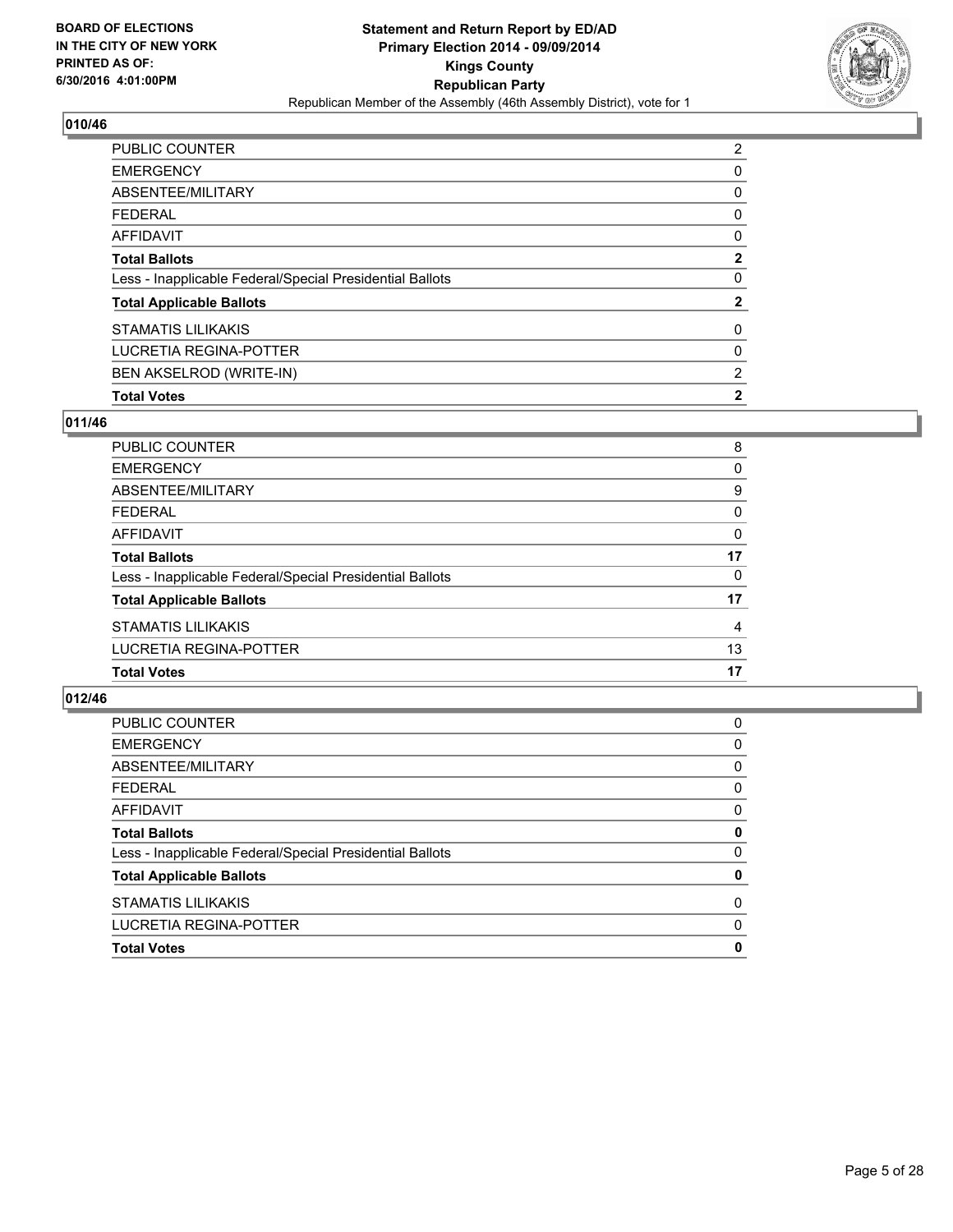

| PUBLIC COUNTER                                           | 0            |
|----------------------------------------------------------|--------------|
| EMERGENCY                                                | 0            |
| ABSENTEE/MILITARY                                        | 0            |
| FEDERAL                                                  | $\mathbf{0}$ |
| AFFIDAVIT                                                | 0            |
| Total Ballots                                            | 0            |
| Less - Inapplicable Federal/Special Presidential Ballots | $\mathbf{0}$ |
| <b>Total Applicable Ballots</b>                          | 0            |
| STAMATIS LILIKAKIS                                       | 0            |
| LUCRETIA REGINA-POTTER                                   | 0            |
| <b>Total Votes</b>                                       | $\mathbf 0$  |

## **014/46**

| PUBLIC COUNTER                                           |   |
|----------------------------------------------------------|---|
| <b>EMERGENCY</b>                                         | 0 |
| <b>ABSENTEE/MILITARY</b>                                 | 0 |
| <b>FEDERAL</b>                                           | 0 |
| <b>AFFIDAVIT</b>                                         | 0 |
| <b>Total Ballots</b>                                     |   |
| Less - Inapplicable Federal/Special Presidential Ballots | 0 |
| <b>Total Applicable Ballots</b>                          |   |
| <b>STAMATIS LILIKAKIS</b>                                |   |
| <b>LUCRETIA REGINA-POTTER</b>                            | 0 |
| <b>Total Votes</b>                                       |   |

| PUBLIC COUNTER                                           |   |
|----------------------------------------------------------|---|
| <b>EMERGENCY</b>                                         | 0 |
| ABSENTEE/MILITARY                                        | 0 |
| <b>FEDERAL</b>                                           | 0 |
| AFFIDAVIT                                                | 0 |
| <b>Total Ballots</b>                                     |   |
| Less - Inapplicable Federal/Special Presidential Ballots | 0 |
| <b>Total Applicable Ballots</b>                          |   |
| <b>STAMATIS LILIKAKIS</b>                                | 0 |
| LUCRETIA REGINA-POTTER                                   |   |
| <b>Total Votes</b>                                       |   |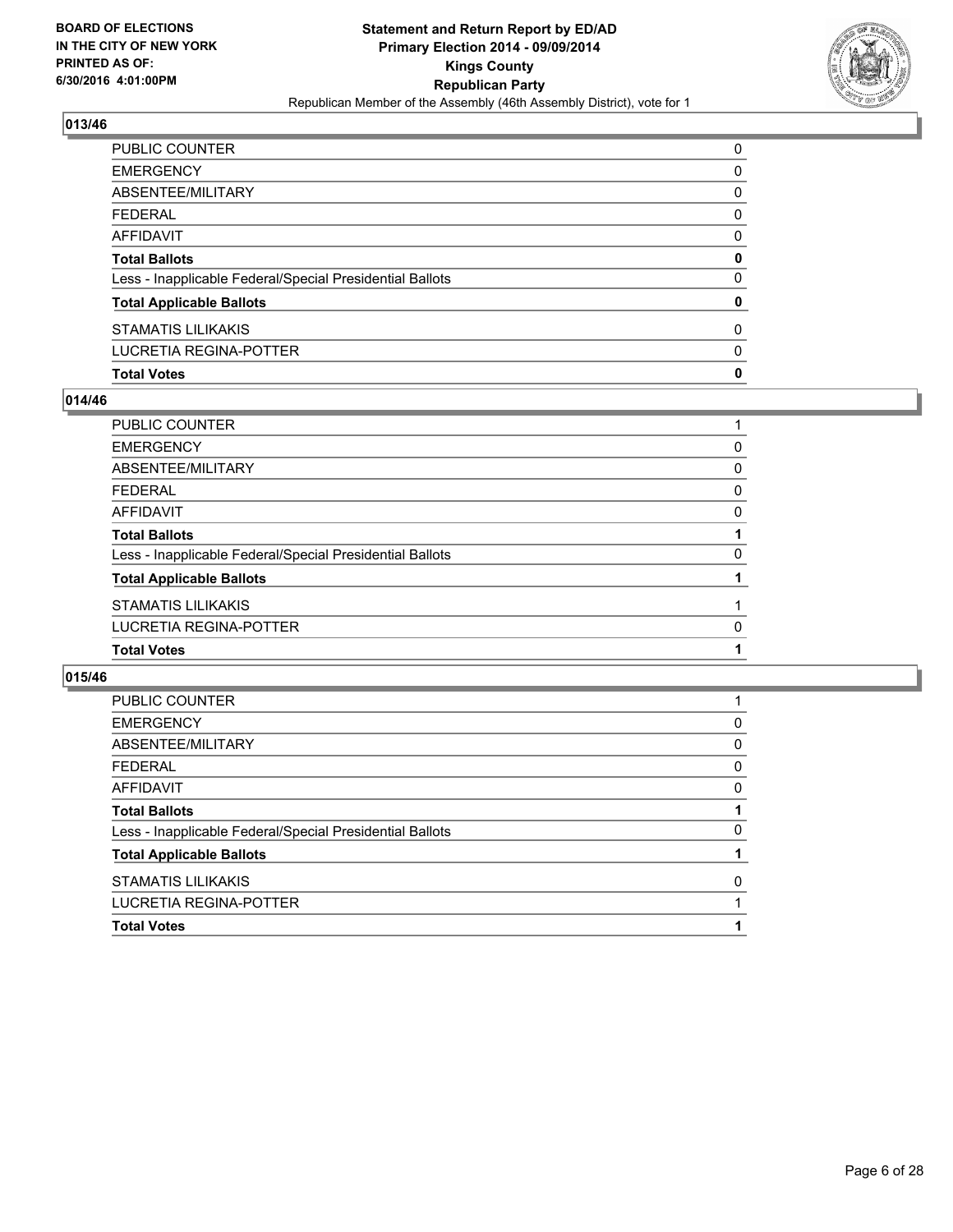

| PUBLIC COUNTER                                           |          |
|----------------------------------------------------------|----------|
| EMERGENCY                                                | 0        |
| ABSENTEE/MILITARY                                        | 0        |
| FEDERAL                                                  | 0        |
| AFFIDAVIT                                                | 0        |
| <b>Total Ballots</b>                                     |          |
| Less - Inapplicable Federal/Special Presidential Ballots | $\Omega$ |
| <b>Total Applicable Ballots</b>                          |          |
| STAMATIS LILIKAKIS                                       |          |
| LUCRETIA REGINA-POTTER                                   | 0        |
| <b>Total Votes</b>                                       |          |

#### **017/46**

| <b>PUBLIC COUNTER</b>                                    | 16             |
|----------------------------------------------------------|----------------|
| <b>EMERGENCY</b>                                         | 0              |
| <b>ABSENTEE/MILITARY</b>                                 | 0              |
| <b>FEDERAL</b>                                           | 0              |
| <b>AFFIDAVIT</b>                                         | 0              |
| <b>Total Ballots</b>                                     | 16             |
| Less - Inapplicable Federal/Special Presidential Ballots | 0              |
| <b>Total Applicable Ballots</b>                          | 16             |
| <b>STAMATIS LILIKAKIS</b>                                | $\overline{4}$ |
| LUCRETIA REGINA-POTTER                                   | 11             |
| <b>BEN AKSELROD (WRITE-IN)</b>                           |                |
| <b>Total Votes</b>                                       | 16             |
|                                                          |                |

| PUBLIC COUNTER                                           | 28 |
|----------------------------------------------------------|----|
| <b>EMERGENCY</b>                                         | 0  |
| ABSENTEE/MILITARY                                        |    |
| <b>FEDERAL</b>                                           | 0  |
| AFFIDAVIT                                                | 0  |
| <b>Total Ballots</b>                                     | 29 |
| Less - Inapplicable Federal/Special Presidential Ballots | 0  |
| <b>Total Applicable Ballots</b>                          | 29 |
| <b>STAMATIS LILIKAKIS</b>                                | 2  |
| LUCRETIA REGINA-POTTER                                   | 27 |
| <b>Total Votes</b>                                       | 29 |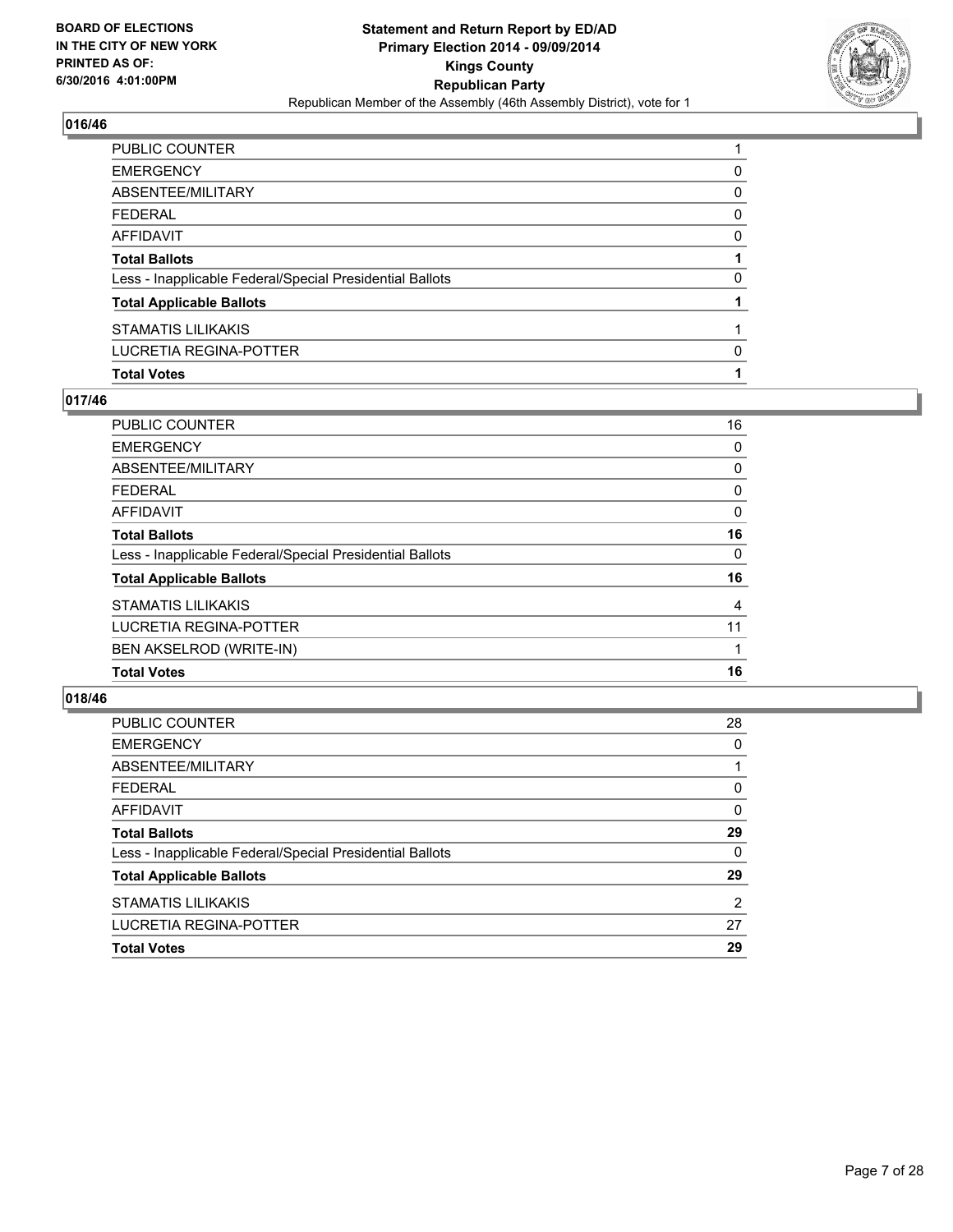

| PUBLIC COUNTER                                           | 15 |
|----------------------------------------------------------|----|
| <b>EMERGENCY</b>                                         | 0  |
| ABSENTEE/MILITARY                                        | 2  |
| <b>FEDERAL</b>                                           | 0  |
| AFFIDAVIT                                                | 0  |
| <b>Total Ballots</b>                                     | 17 |
| Less - Inapplicable Federal/Special Presidential Ballots | 0  |
| <b>Total Applicable Ballots</b>                          | 17 |
| STAMATIS LILIKAKIS                                       | 7  |
| LUCRETIA REGINA-POTTER                                   | 10 |
| <b>Total Votes</b>                                       | 17 |

## **020/46**

| PUBLIC COUNTER                                           | 15       |
|----------------------------------------------------------|----------|
| <b>EMERGENCY</b>                                         | 0        |
| ABSENTEE/MILITARY                                        | 0        |
| <b>FEDERAL</b>                                           | 0        |
| <b>AFFIDAVIT</b>                                         | $\Omega$ |
| <b>Total Ballots</b>                                     | 15       |
| Less - Inapplicable Federal/Special Presidential Ballots | $\Omega$ |
| <b>Total Applicable Ballots</b>                          | 15       |
| <b>STAMATIS LILIKAKIS</b>                                | 9        |
| <b>LUCRETIA REGINA-POTTER</b>                            | 6        |
| <b>Total Votes</b>                                       | 15       |

| <b>PUBLIC COUNTER</b>                                    | 38 |
|----------------------------------------------------------|----|
| <b>EMERGENCY</b>                                         | 0  |
| ABSENTEE/MILITARY                                        | 0  |
| <b>FEDERAL</b>                                           | 0  |
| AFFIDAVIT                                                |    |
| <b>Total Ballots</b>                                     | 39 |
| Less - Inapplicable Federal/Special Presidential Ballots | 0  |
| <b>Total Applicable Ballots</b>                          | 39 |
| <b>STAMATIS LILIKAKIS</b>                                | 18 |
| LUCRETIA REGINA-POTTER                                   | 21 |
| <b>Total Votes</b>                                       | 39 |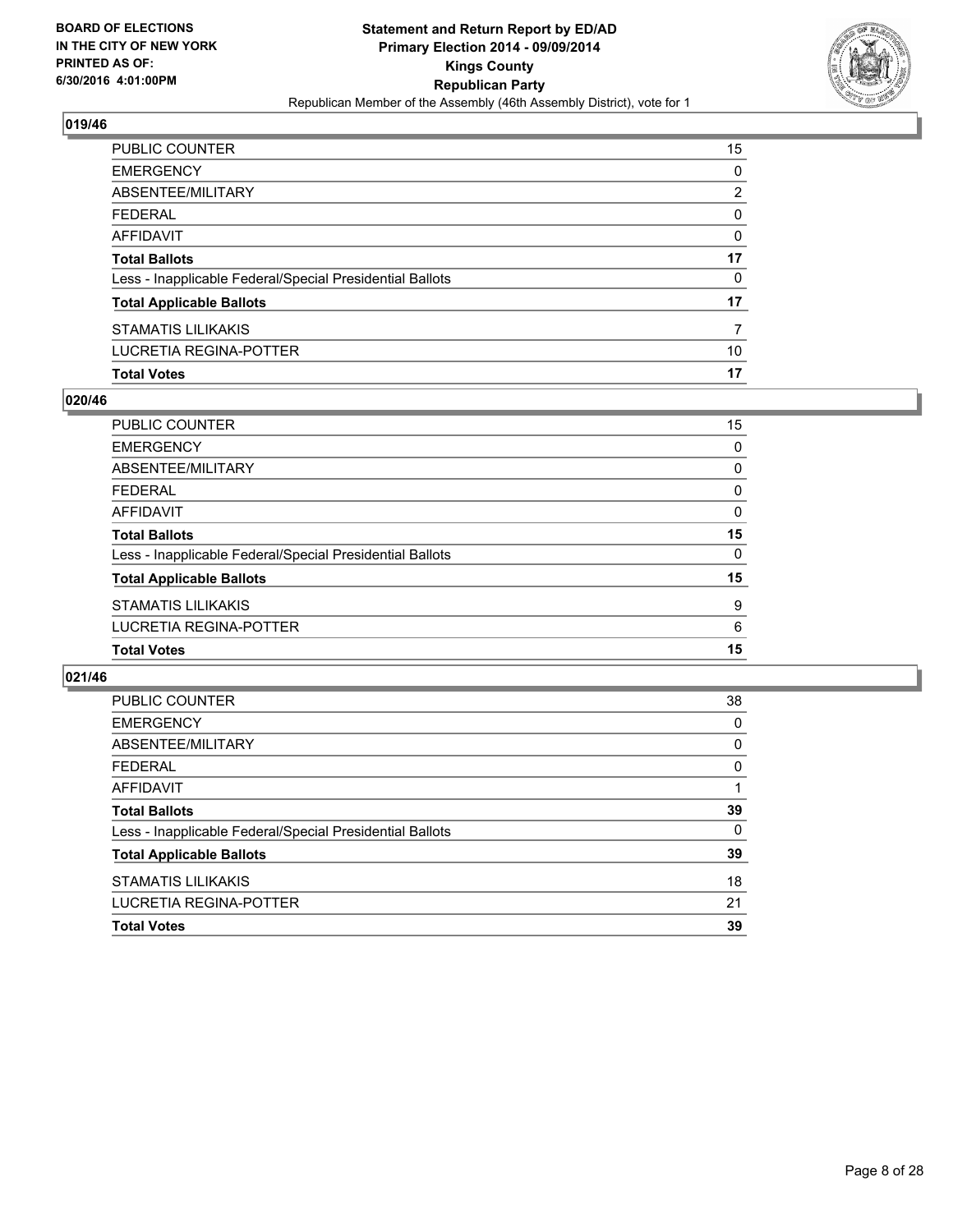

| PUBLIC COUNTER                                           | 24           |
|----------------------------------------------------------|--------------|
| <b>EMERGENCY</b>                                         | $\Omega$     |
| ABSENTEE/MILITARY                                        | 0            |
| <b>FEDERAL</b>                                           | $\mathbf{0}$ |
| AFFIDAVIT                                                | 0            |
| <b>Total Ballots</b>                                     | 24           |
| Less - Inapplicable Federal/Special Presidential Ballots | $\mathbf{0}$ |
| <b>Total Applicable Ballots</b>                          | 24           |
| STAMATIS LILIKAKIS                                       | 15           |
| LUCRETIA REGINA-POTTER                                   | 9            |
| <b>Total Votes</b>                                       | 24           |

## **023/46**

| <b>PUBLIC COUNTER</b>                                    | 11      |
|----------------------------------------------------------|---------|
| <b>EMERGENCY</b>                                         | 0       |
| ABSENTEE/MILITARY                                        |         |
| <b>FEDERAL</b>                                           | 0       |
| <b>AFFIDAVIT</b>                                         | 0       |
| <b>Total Ballots</b>                                     | $12 \,$ |
| Less - Inapplicable Federal/Special Presidential Ballots | 0       |
| <b>Total Applicable Ballots</b>                          | 12      |
| <b>STAMATIS LILIKAKIS</b>                                | 3       |
| LUCRETIA REGINA-POTTER                                   | 8       |
| <b>Total Votes</b>                                       | 11      |
| Unrecorded                                               |         |
|                                                          |         |

| PUBLIC COUNTER                                           | 36 |
|----------------------------------------------------------|----|
| <b>EMERGENCY</b>                                         | 0  |
| ABSENTEE/MILITARY                                        | 0  |
| <b>FEDERAL</b>                                           | 0  |
| <b>AFFIDAVIT</b>                                         | 0  |
| <b>Total Ballots</b>                                     | 36 |
| Less - Inapplicable Federal/Special Presidential Ballots | 0  |
| <b>Total Applicable Ballots</b>                          | 36 |
| <b>STAMATIS LILIKAKIS</b>                                | 19 |
| <b>LUCRETIA REGINA-POTTER</b>                            | 17 |
| <b>Total Votes</b>                                       | 36 |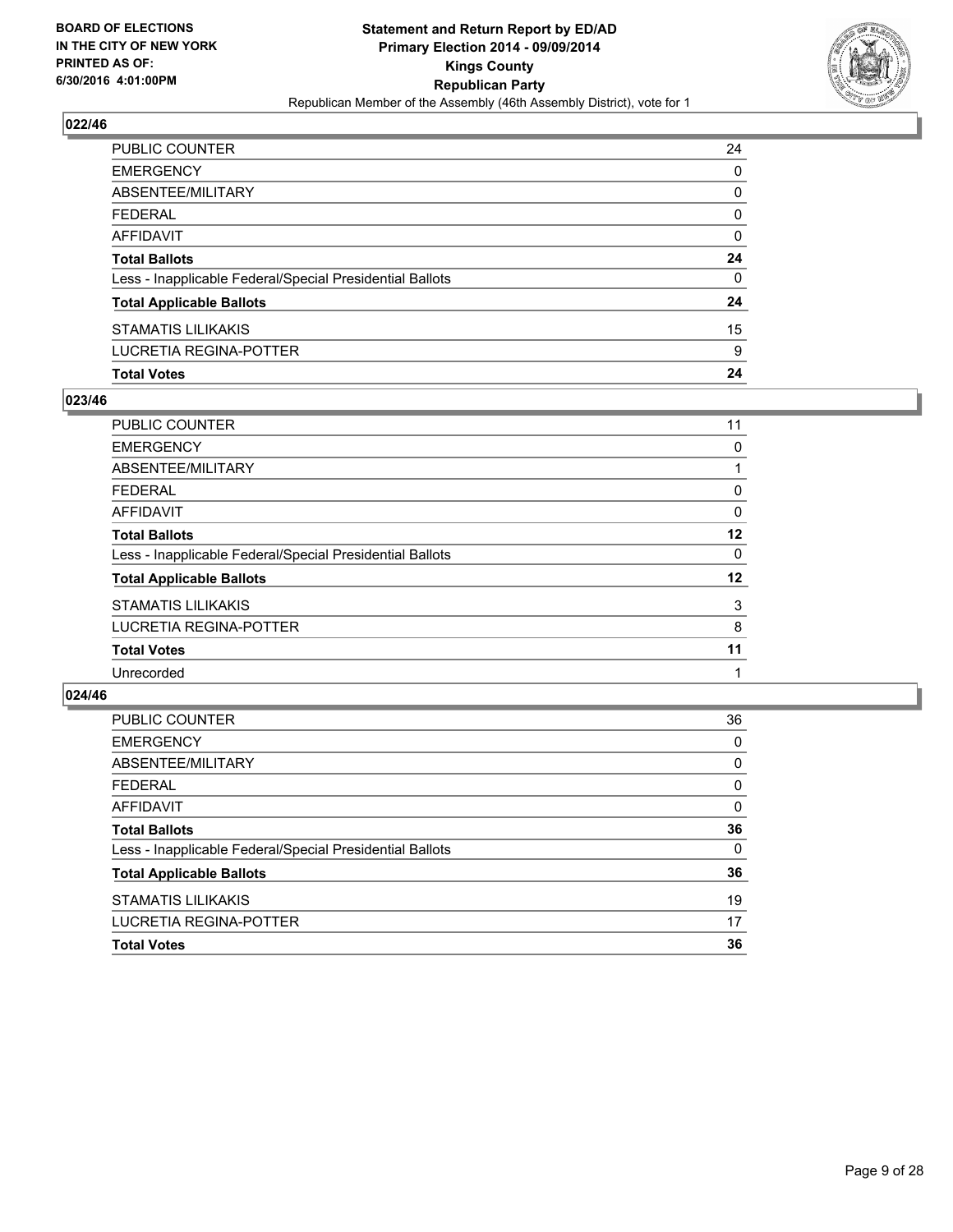

| PUBLIC COUNTER                                           | 37 |
|----------------------------------------------------------|----|
| <b>EMERGENCY</b>                                         | 0  |
| ABSENTEE/MILITARY                                        | 0  |
| <b>FEDERAL</b>                                           | 0  |
| <b>AFFIDAVIT</b>                                         | 0  |
| <b>Total Ballots</b>                                     | 37 |
| Less - Inapplicable Federal/Special Presidential Ballots | 0  |
| <b>Total Applicable Ballots</b>                          | 37 |
| <b>STAMATIS LILIKAKIS</b>                                | 19 |
| LUCRETIA REGINA-POTTER                                   | 18 |
| <b>Total Votes</b>                                       | 37 |

## **026/46**

| PUBLIC COUNTER                                           | 17       |
|----------------------------------------------------------|----------|
| <b>EMERGENCY</b>                                         | 0        |
| ABSENTEE/MILITARY                                        |          |
| <b>FEDERAL</b>                                           | 0        |
| <b>AFFIDAVIT</b>                                         | 0        |
| <b>Total Ballots</b>                                     | 18       |
| Less - Inapplicable Federal/Special Presidential Ballots | $\Omega$ |
| <b>Total Applicable Ballots</b>                          | 18       |
| <b>STAMATIS LILIKAKIS</b>                                | 13       |
| LUCRETIA REGINA-POTTER                                   | 5        |
| <b>Total Votes</b>                                       | 18       |

| PUBLIC COUNTER                                           | 23 |
|----------------------------------------------------------|----|
| <b>EMERGENCY</b>                                         | 0  |
| ABSENTEE/MILITARY                                        | 0  |
| FEDERAL                                                  | 0  |
| AFFIDAVIT                                                | 0  |
| <b>Total Ballots</b>                                     | 23 |
| Less - Inapplicable Federal/Special Presidential Ballots | 0  |
| <b>Total Applicable Ballots</b>                          | 23 |
| <b>STAMATIS LILIKAKIS</b>                                | 10 |
| <b>LUCRETIA REGINA-POTTER</b>                            | 13 |
| <b>Total Votes</b>                                       | 23 |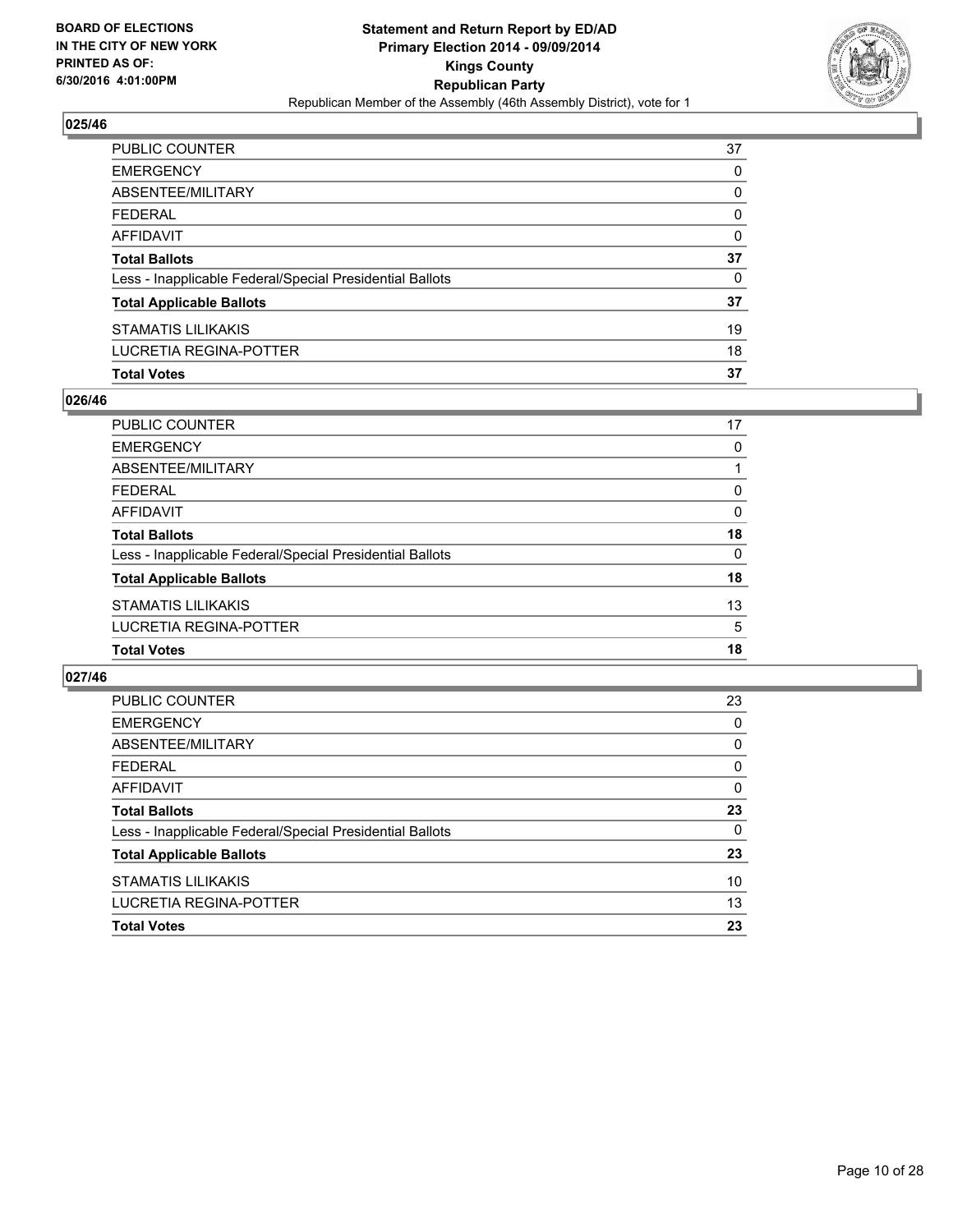

| PUBLIC COUNTER                                           | 12 <sup>2</sup> |
|----------------------------------------------------------|-----------------|
| <b>EMERGENCY</b>                                         | 0               |
| ABSENTEE/MILITARY                                        | 0               |
| <b>FEDERAL</b>                                           | $\Omega$        |
| AFFIDAVIT                                                | 0               |
| <b>Total Ballots</b>                                     | 12              |
| Less - Inapplicable Federal/Special Presidential Ballots | 0               |
| <b>Total Applicable Ballots</b>                          | $12 \,$         |
| STAMATIS LILIKAKIS                                       | 4               |
| LUCRETIA REGINA-POTTER                                   | 8               |
| <b>Total Votes</b>                                       | 12              |

## **029/46**

| PUBLIC COUNTER                                           | 31 |
|----------------------------------------------------------|----|
| <b>EMERGENCY</b>                                         | 0  |
| ABSENTEE/MILITARY                                        |    |
| <b>FEDERAL</b>                                           | 0  |
| <b>AFFIDAVIT</b>                                         | 0  |
| <b>Total Ballots</b>                                     | 32 |
| Less - Inapplicable Federal/Special Presidential Ballots | 0  |
| <b>Total Applicable Ballots</b>                          | 32 |
| <b>STAMATIS LILIKAKIS</b>                                | 10 |
| LUCRETIA REGINA-POTTER                                   | 21 |
| <b>BEN AKSELROD (WRITE-IN)</b>                           |    |
| <b>Total Votes</b>                                       | 32 |
|                                                          |    |

| PUBLIC COUNTER                                           | 26 |
|----------------------------------------------------------|----|
| <b>EMERGENCY</b>                                         | 0  |
| ABSENTEE/MILITARY                                        | 0  |
| <b>FEDERAL</b>                                           | 0  |
| AFFIDAVIT                                                | 0  |
| <b>Total Ballots</b>                                     | 26 |
| Less - Inapplicable Federal/Special Presidential Ballots | 0  |
| <b>Total Applicable Ballots</b>                          | 26 |
| <b>STAMATIS LILIKAKIS</b>                                | 16 |
| LUCRETIA REGINA-POTTER                                   | 9  |
| UNATTRIBUTABLE WRITE-IN (WRITE-IN)                       |    |
| <b>Total Votes</b>                                       | 26 |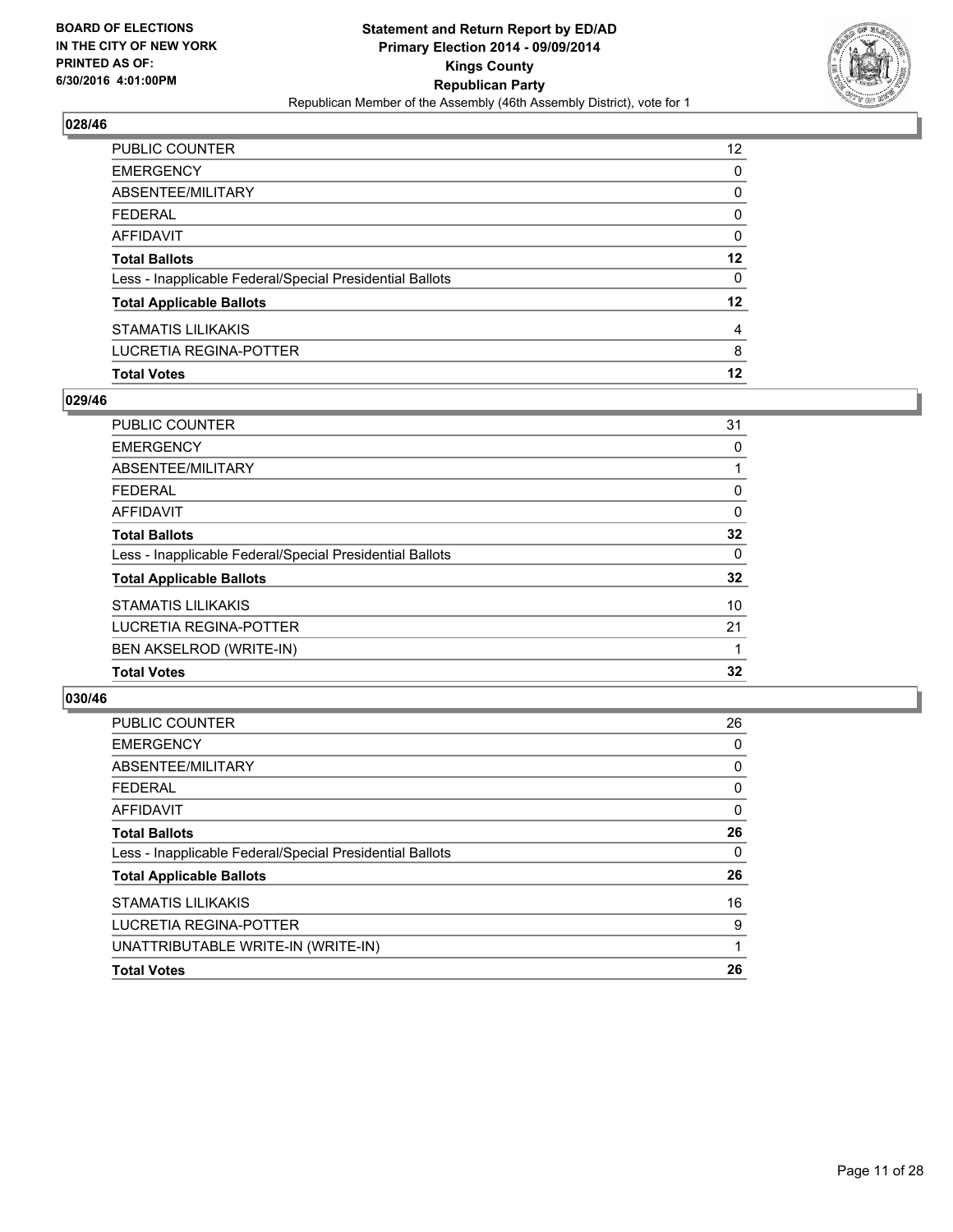

| PUBLIC COUNTER                                           | 5              |
|----------------------------------------------------------|----------------|
| EMERGENCY                                                | 0              |
| ABSENTEE/MILITARY                                        | 0              |
| FEDERAL                                                  | $\mathbf{0}$   |
| AFFIDAVIT                                                | 0              |
| <b>Total Ballots</b>                                     | 5              |
| Less - Inapplicable Federal/Special Presidential Ballots | 0              |
| <b>Total Applicable Ballots</b>                          | 5              |
| STAMATIS LILIKAKIS                                       | 3              |
| LUCRETIA REGINA-POTTER                                   | $\overline{2}$ |
| <b>Total Votes</b>                                       | 5              |

## **032/46**

| PUBLIC COUNTER                                           | $\overline{2}$ |
|----------------------------------------------------------|----------------|
| <b>EMERGENCY</b>                                         | 0              |
| ABSENTEE/MILITARY                                        | 0              |
| <b>FEDERAL</b>                                           | 0              |
| AFFIDAVIT                                                |                |
| <b>Total Ballots</b>                                     | 3              |
| Less - Inapplicable Federal/Special Presidential Ballots | 0              |
| <b>Total Applicable Ballots</b>                          | 3              |
| STAMATIS LILIKAKIS                                       | 2              |
| LUCRETIA REGINA-POTTER                                   |                |
| <b>Total Votes</b>                                       | 3              |

| PUBLIC COUNTER                                           | 0 |
|----------------------------------------------------------|---|
|                                                          |   |
| <b>EMERGENCY</b>                                         | 0 |
| ABSENTEE/MILITARY                                        | 0 |
| <b>FEDERAL</b>                                           | 0 |
| AFFIDAVIT                                                | 0 |
| <b>Total Ballots</b>                                     | 0 |
| Less - Inapplicable Federal/Special Presidential Ballots | 0 |
| <b>Total Applicable Ballots</b>                          | 0 |
| <b>STAMATIS LILIKAKIS</b>                                | 0 |
| <b>LUCRETIA REGINA-POTTER</b>                            | 0 |
| <b>Total Votes</b>                                       | 0 |
|                                                          |   |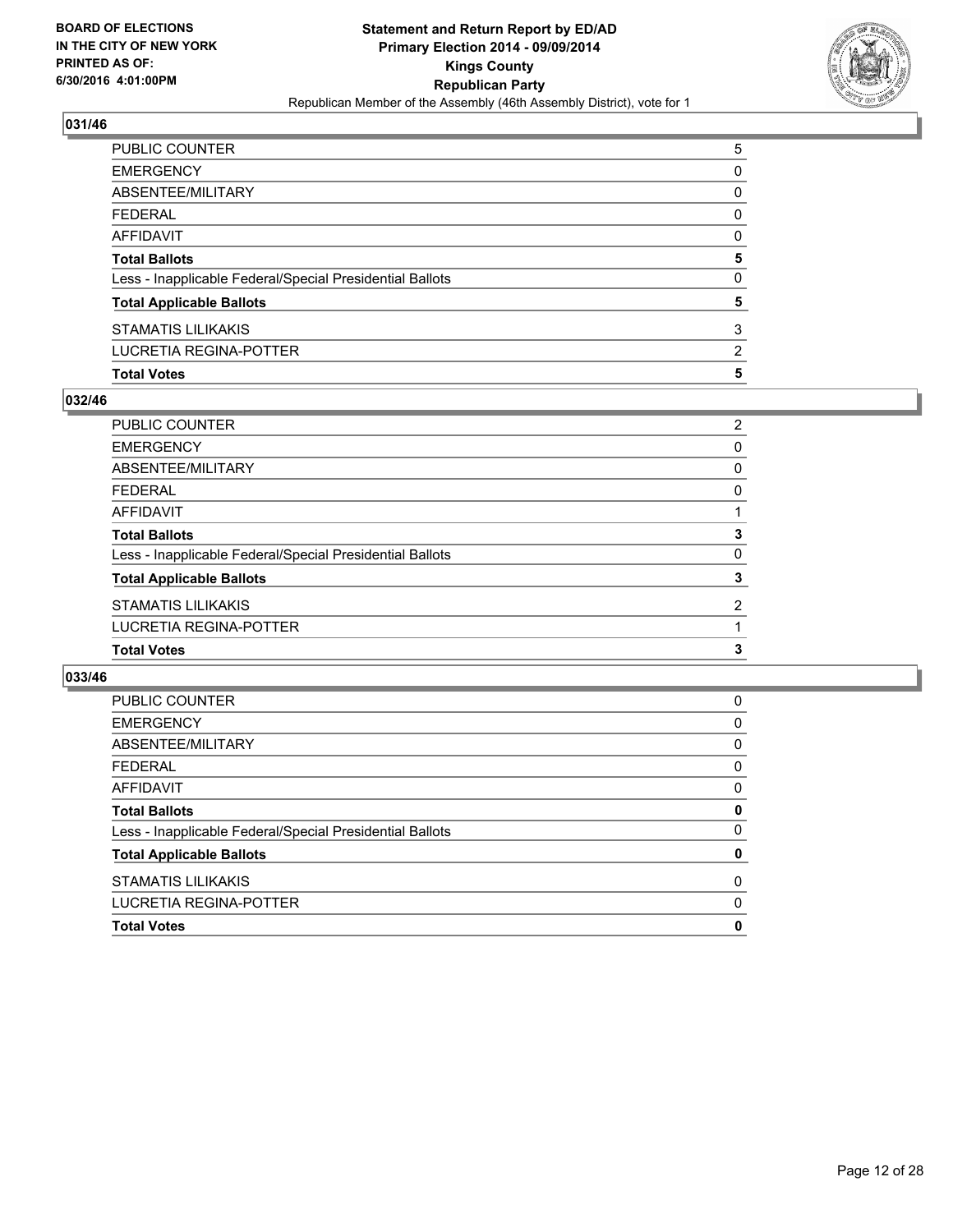

| <b>Total Votes</b>                                       | 5 |
|----------------------------------------------------------|---|
| LUCRETIA REGINA-POTTER                                   | 4 |
| STAMATIS LILIKAKIS                                       |   |
| <b>Total Applicable Ballots</b>                          | 5 |
| Less - Inapplicable Federal/Special Presidential Ballots | 0 |
| <b>Total Ballots</b>                                     | 5 |
| AFFIDAVIT                                                | 0 |
| <b>FEDERAL</b>                                           | 0 |
| ABSENTEE/MILITARY                                        |   |
| <b>EMERGENCY</b>                                         | 0 |
| PUBLIC COUNTER                                           | 4 |

## **035/46**

| PUBLIC COUNTER                                           | 4 |
|----------------------------------------------------------|---|
| <b>EMERGENCY</b>                                         | 0 |
| ABSENTEE/MILITARY                                        |   |
| <b>FEDERAL</b>                                           | 0 |
| <b>AFFIDAVIT</b>                                         | 0 |
| <b>Total Ballots</b>                                     | 5 |
| Less - Inapplicable Federal/Special Presidential Ballots | 0 |
| <b>Total Applicable Ballots</b>                          | 5 |
| <b>STAMATIS LILIKAKIS</b>                                | 4 |
| LUCRETIA REGINA-POTTER                                   |   |
| <b>Total Votes</b>                                       | 5 |

| <b>PUBLIC COUNTER</b>                                    | 20             |
|----------------------------------------------------------|----------------|
| <b>EMERGENCY</b>                                         | 0              |
| ABSENTEE/MILITARY                                        | $\overline{2}$ |
| <b>FEDERAL</b>                                           | 0              |
| AFFIDAVIT                                                |                |
| <b>Total Ballots</b>                                     | 23             |
| Less - Inapplicable Federal/Special Presidential Ballots | 0              |
| <b>Total Applicable Ballots</b>                          | 23             |
| <b>STAMATIS LILIKAKIS</b>                                | 4              |
| LUCRETIA REGINA-POTTER                                   | 19             |
| <b>Total Votes</b>                                       | 23             |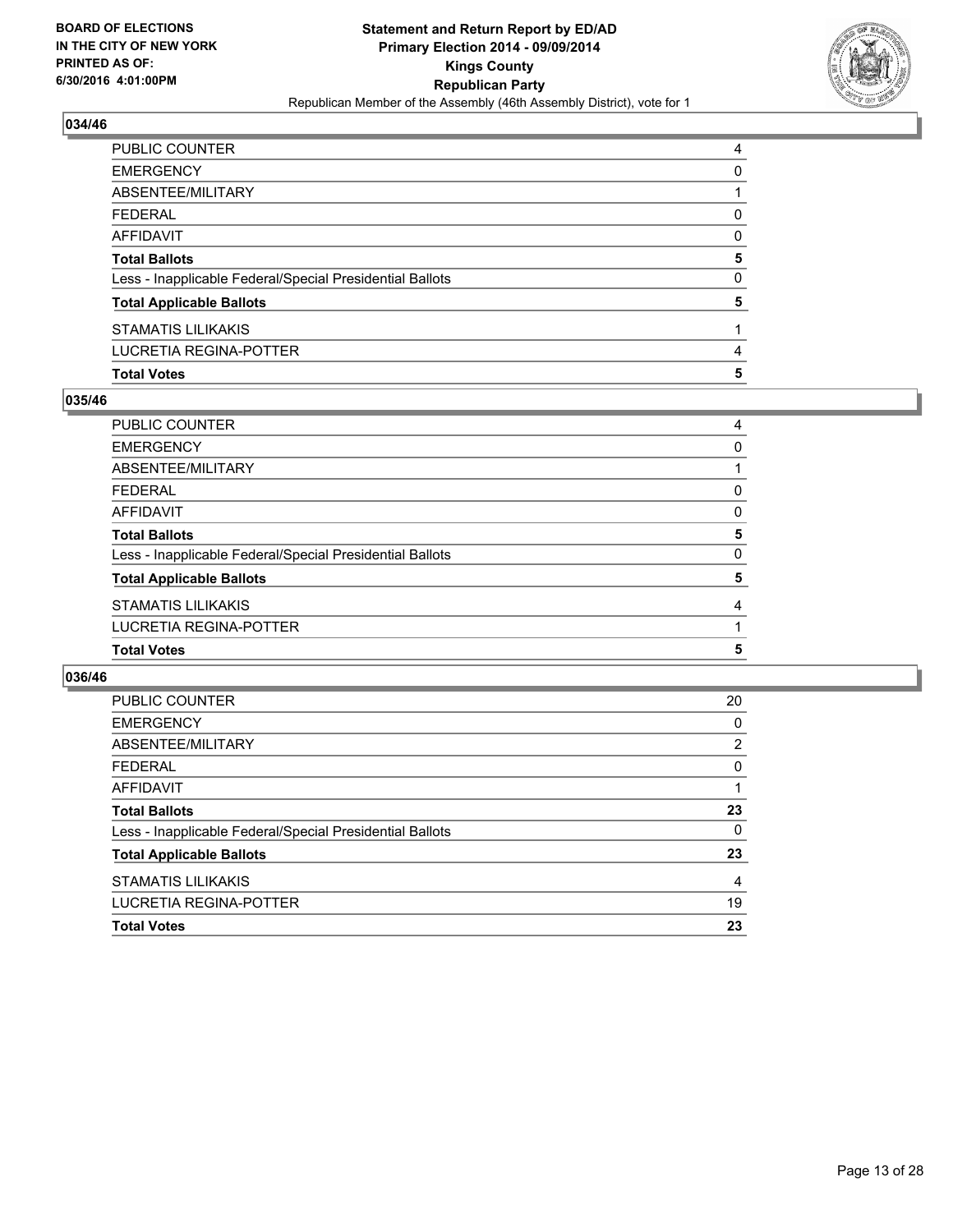

| PUBLIC COUNTER                                           | 0            |
|----------------------------------------------------------|--------------|
| EMERGENCY                                                | 0            |
| ABSENTEE/MILITARY                                        | 0            |
| FEDERAL                                                  | 0            |
| AFFIDAVIT                                                | 0            |
| <b>Total Ballots</b>                                     | 0            |
| Less - Inapplicable Federal/Special Presidential Ballots | $\mathbf{0}$ |
| <b>Total Applicable Ballots</b>                          | 0            |
| STAMATIS LILIKAKIS                                       | $\mathbf{0}$ |
| LUCRETIA REGINA-POTTER                                   | $\mathbf{0}$ |
| <b>Total Votes</b>                                       | 0            |

## **038/46**

| PUBLIC COUNTER                                           | 14 |
|----------------------------------------------------------|----|
| <b>EMERGENCY</b>                                         | 0  |
| ABSENTEE/MILITARY                                        | 0  |
| <b>FEDERAL</b>                                           | 0  |
| <b>AFFIDAVIT</b>                                         | 0  |
| <b>Total Ballots</b>                                     | 14 |
| Less - Inapplicable Federal/Special Presidential Ballots | 0  |
| <b>Total Applicable Ballots</b>                          | 14 |
| <b>STAMATIS LILIKAKIS</b>                                | 11 |
| LUCRETIA REGINA-POTTER                                   | 3  |
| <b>Total Votes</b>                                       | 14 |

| <b>PUBLIC COUNTER</b>                                    | 17 |
|----------------------------------------------------------|----|
| <b>EMERGENCY</b>                                         | 0  |
| ABSENTEE/MILITARY                                        | 0  |
| <b>FEDERAL</b>                                           | 0  |
| AFFIDAVIT                                                | 0  |
| <b>Total Ballots</b>                                     | 17 |
| Less - Inapplicable Federal/Special Presidential Ballots | 0  |
| <b>Total Applicable Ballots</b>                          | 17 |
| <b>STAMATIS LILIKAKIS</b>                                | 6  |
| LUCRETIA REGINA-POTTER                                   | 10 |
| UNATTRIBUTABLE WRITE-IN (WRITE-IN)                       |    |
| <b>Total Votes</b>                                       | 17 |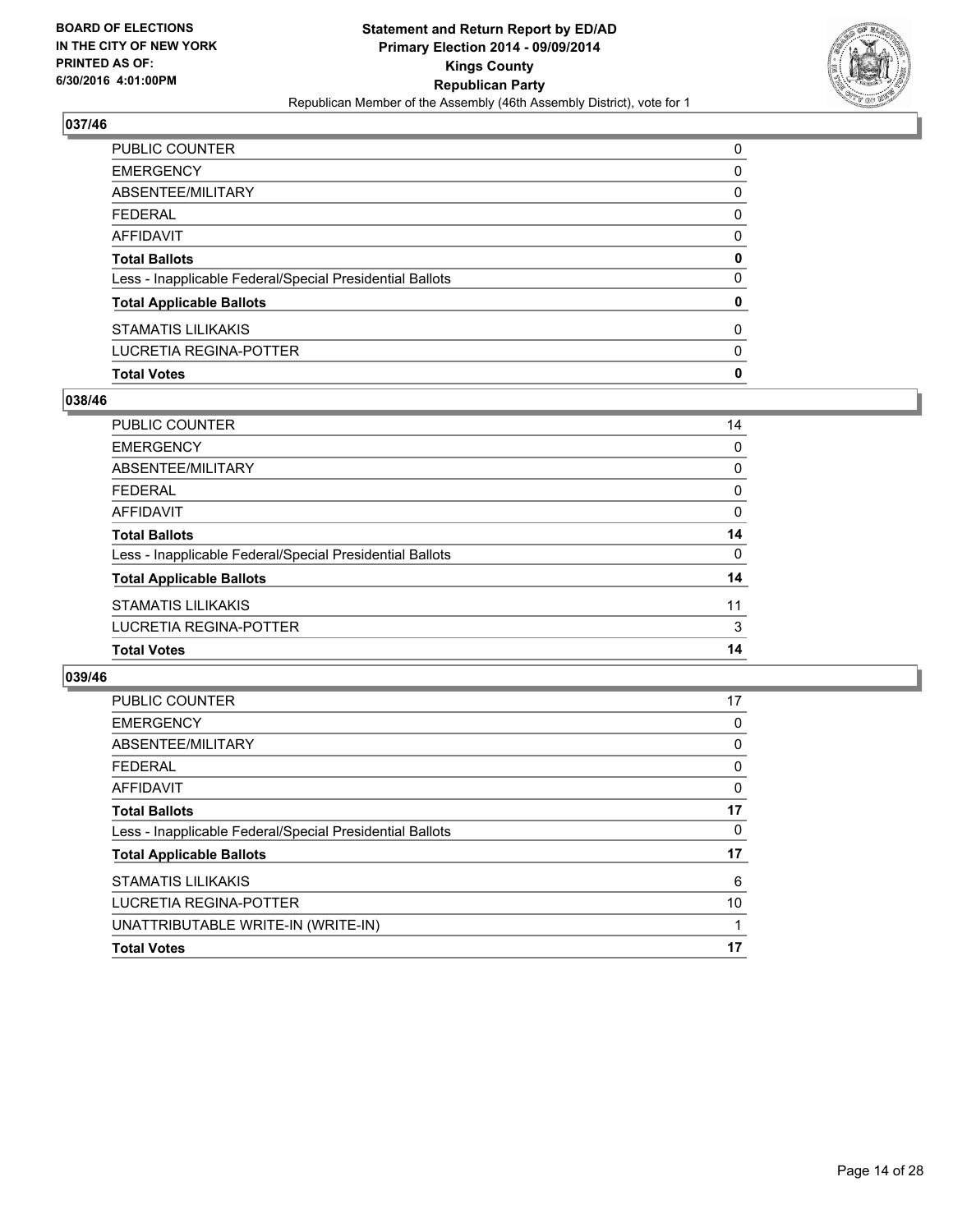

| PUBLIC COUNTER                                           | 0              |
|----------------------------------------------------------|----------------|
| EMERGENCY                                                | 0              |
| ABSENTEE/MILITARY                                        | 2              |
| FEDERAL                                                  | $\mathbf{0}$   |
| AFFIDAVIT                                                | 0              |
| Total Ballots                                            | $\mathbf{2}$   |
| Less - Inapplicable Federal/Special Presidential Ballots | 0              |
| <b>Total Applicable Ballots</b>                          | $\mathbf{2}$   |
| STAMATIS LILIKAKIS                                       | 0              |
| LUCRETIA REGINA-POTTER                                   | 2              |
| <b>Total Votes</b>                                       | $\overline{2}$ |

## **041/46**

| PUBLIC COUNTER                                           | $12 \overline{ }$ |
|----------------------------------------------------------|-------------------|
| <b>EMERGENCY</b>                                         | 0                 |
| ABSENTEE/MILITARY                                        | 3                 |
| <b>FEDERAL</b>                                           | 0                 |
| <b>AFFIDAVIT</b>                                         | 0                 |
| <b>Total Ballots</b>                                     | 15                |
| Less - Inapplicable Federal/Special Presidential Ballots | 0                 |
| <b>Total Applicable Ballots</b>                          | 15                |
| <b>STAMATIS LILIKAKIS</b>                                | 9                 |
| LUCRETIA REGINA-POTTER                                   | 6                 |
| <b>Total Votes</b>                                       | 15                |

| PUBLIC COUNTER                                           | 15             |
|----------------------------------------------------------|----------------|
| <b>EMERGENCY</b>                                         | 0              |
| ABSENTEE/MILITARY                                        | 0              |
| <b>FEDERAL</b>                                           | 0              |
| AFFIDAVIT                                                | 0              |
| <b>Total Ballots</b>                                     | 15             |
| Less - Inapplicable Federal/Special Presidential Ballots | 0              |
| <b>Total Applicable Ballots</b>                          | 15             |
| <b>STAMATIS LILIKAKIS</b>                                | $\overline{2}$ |
| LUCRETIA REGINA-POTTER                                   | 13             |
| <b>Total Votes</b>                                       | 15             |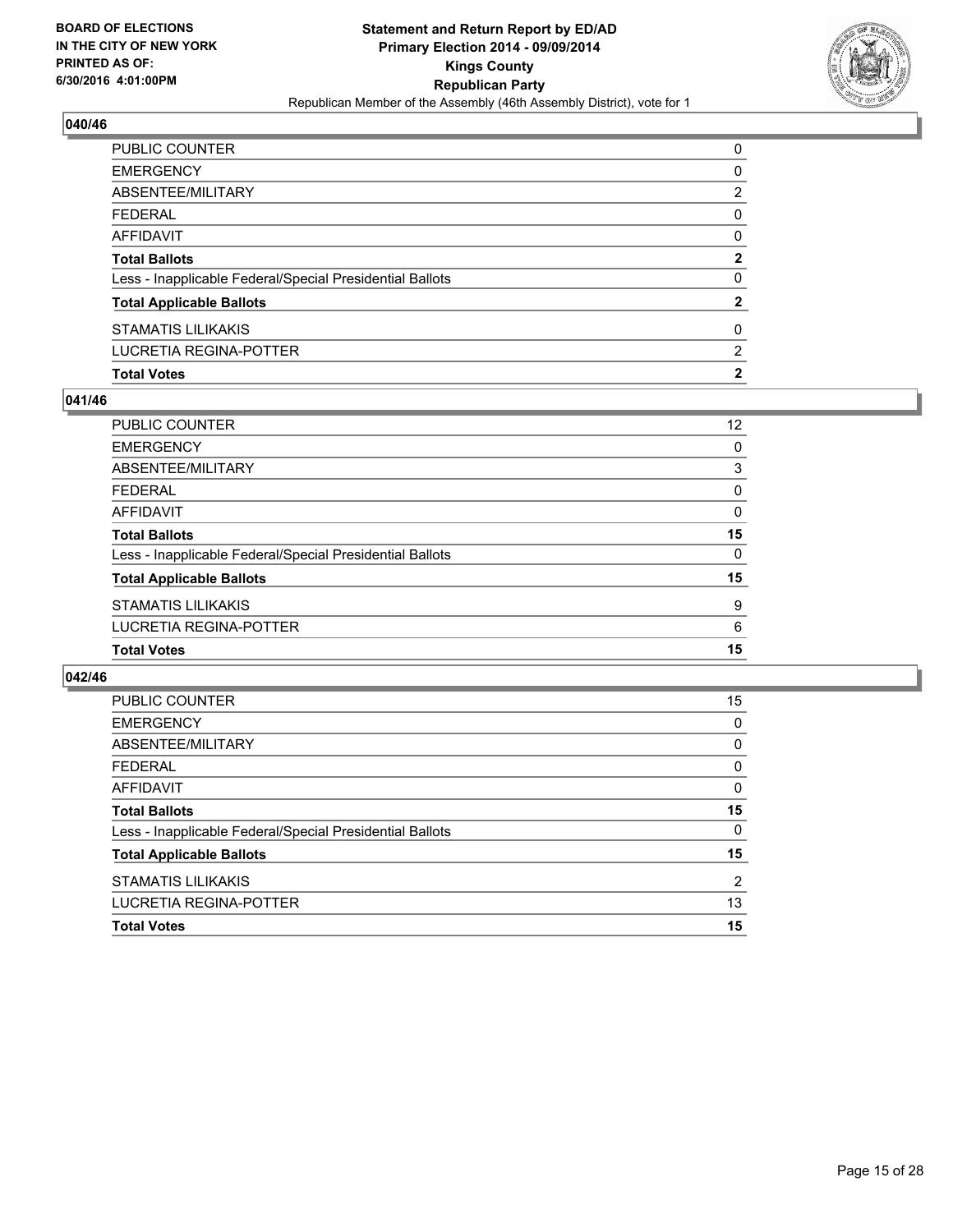

| <b>PUBLIC COUNTER</b>                                    | 14 |
|----------------------------------------------------------|----|
| <b>EMERGENCY</b>                                         | 0  |
| ABSENTEE/MILITARY                                        | 0  |
| <b>FEDERAL</b>                                           | 0  |
| <b>AFFIDAVIT</b>                                         | 0  |
| <b>Total Ballots</b>                                     | 14 |
| Less - Inapplicable Federal/Special Presidential Ballots | 0  |
| <b>Total Applicable Ballots</b>                          | 14 |
| <b>STAMATIS LILIKAKIS</b>                                | 8  |
| <b>LUCRETIA REGINA-POTTER</b>                            | 5  |
| UNATTRIBUTABLE WRITE-IN (WRITE-IN)                       | 1  |
| <b>Total Votes</b>                                       | 14 |

#### **044/46**

| PUBLIC COUNTER                                           | 21       |
|----------------------------------------------------------|----------|
| <b>EMERGENCY</b>                                         | 0        |
| ABSENTEE/MILITARY                                        | 0        |
| <b>FEDERAL</b>                                           | 0        |
| <b>AFFIDAVIT</b>                                         | $\Omega$ |
| <b>Total Ballots</b>                                     | 21       |
| Less - Inapplicable Federal/Special Presidential Ballots | 0        |
| <b>Total Applicable Ballots</b>                          | 21       |
| <b>STAMATIS LILIKAKIS</b>                                | 15       |
| <b>LUCRETIA REGINA-POTTER</b>                            | 6        |
| <b>Total Votes</b>                                       | 21       |
|                                                          |          |

| <b>PUBLIC COUNTER</b>                                    | 10 |
|----------------------------------------------------------|----|
| <b>EMERGENCY</b>                                         | 0  |
| ABSENTEE/MILITARY                                        | 0  |
| <b>FEDERAL</b>                                           | 0  |
| AFFIDAVIT                                                | 0  |
| <b>Total Ballots</b>                                     | 10 |
| Less - Inapplicable Federal/Special Presidential Ballots | 0  |
| <b>Total Applicable Ballots</b>                          | 10 |
| <b>STAMATIS LILIKAKIS</b>                                | 6  |
| LUCRETIA REGINA-POTTER                                   | 2  |
| <b>Total Votes</b>                                       | 8  |
| Unrecorded                                               | 2  |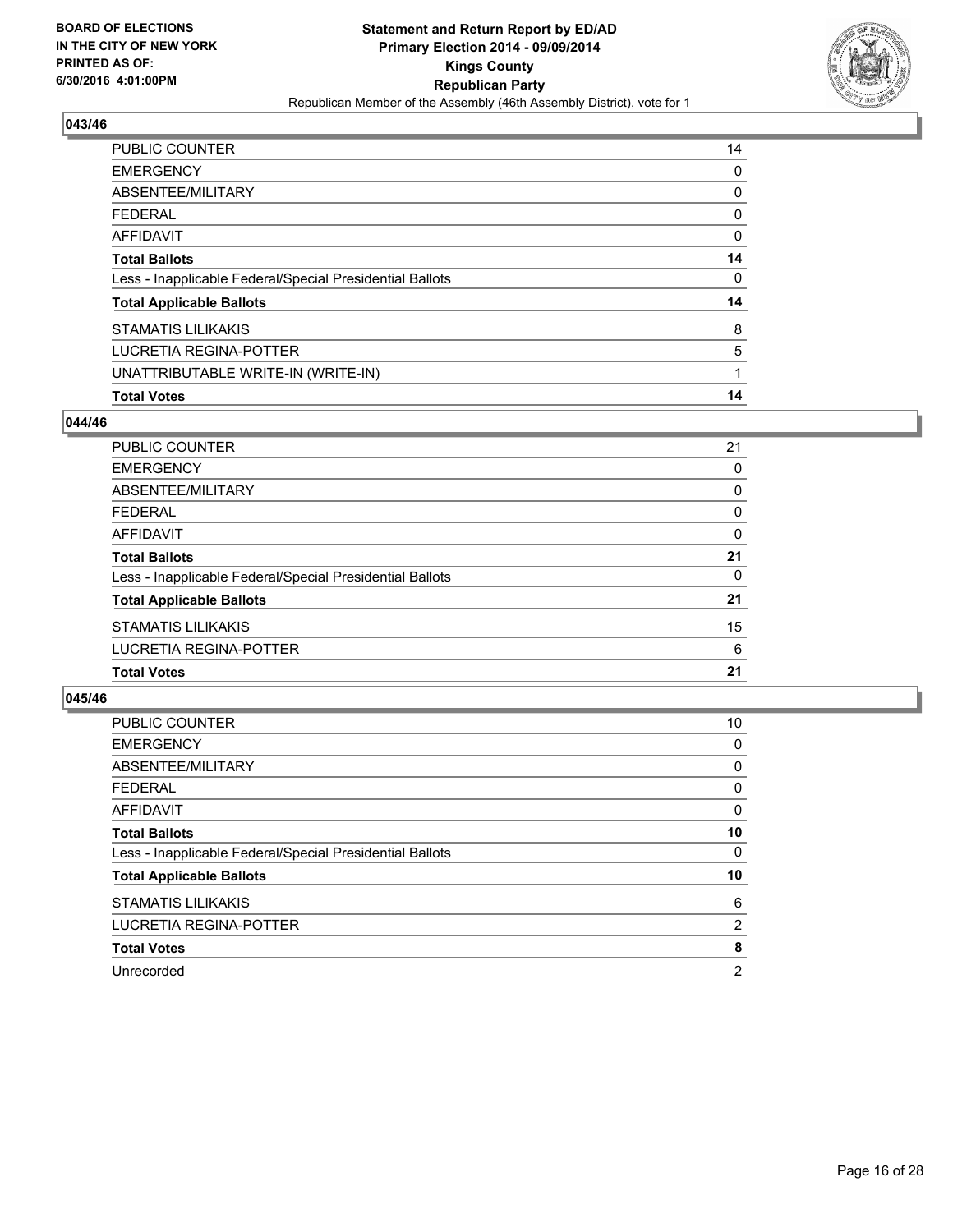

| <b>PUBLIC COUNTER</b>                                    | 18           |
|----------------------------------------------------------|--------------|
| <b>EMERGENCY</b>                                         | 0            |
| ABSENTEE/MILITARY                                        |              |
| <b>FEDERAL</b>                                           | 0            |
| AFFIDAVIT                                                | 0            |
| <b>Total Ballots</b>                                     | 19           |
| Less - Inapplicable Federal/Special Presidential Ballots | 0            |
| <b>Total Applicable Ballots</b>                          | 19           |
| <b>STAMATIS LILIKAKIS</b>                                | 10           |
| LUCRETIA REGINA-POTTER                                   | 4            |
| <b>BEN AKSELROD (WRITE-IN)</b>                           | 1            |
| DAN ACSELROD (WRITE-IN)                                  | $\mathbf{1}$ |
| UNATTRIBUTABLE WRITE-IN (WRITE-IN)                       | 3            |
| <b>Total Votes</b>                                       | 19           |

#### **047/46**

| PUBLIC COUNTER                                           | 23 |
|----------------------------------------------------------|----|
| <b>EMERGENCY</b>                                         | 0  |
| ABSENTEE/MILITARY                                        |    |
| FEDERAL                                                  | 0  |
| AFFIDAVIT                                                | 0  |
| <b>Total Ballots</b>                                     | 24 |
| Less - Inapplicable Federal/Special Presidential Ballots | 0  |
| <b>Total Applicable Ballots</b>                          | 24 |
| <b>STAMATIS LILIKAKIS</b>                                | 3  |
| LUCRETIA REGINA-POTTER                                   | 21 |
| <b>Total Votes</b>                                       | 24 |

| <b>PUBLIC COUNTER</b>                                    | 10 |
|----------------------------------------------------------|----|
| <b>EMERGENCY</b>                                         | 0  |
| ABSENTEE/MILITARY                                        |    |
| <b>FEDERAL</b>                                           | 0  |
| <b>AFFIDAVIT</b>                                         | 0  |
| <b>Total Ballots</b>                                     | 11 |
| Less - Inapplicable Federal/Special Presidential Ballots | 0  |
| <b>Total Applicable Ballots</b>                          | 11 |
| <b>STAMATIS LILIKAKIS</b>                                | 6  |
| <b>LUCRETIA REGINA-POTTER</b>                            | 5  |
| <b>Total Votes</b>                                       | 11 |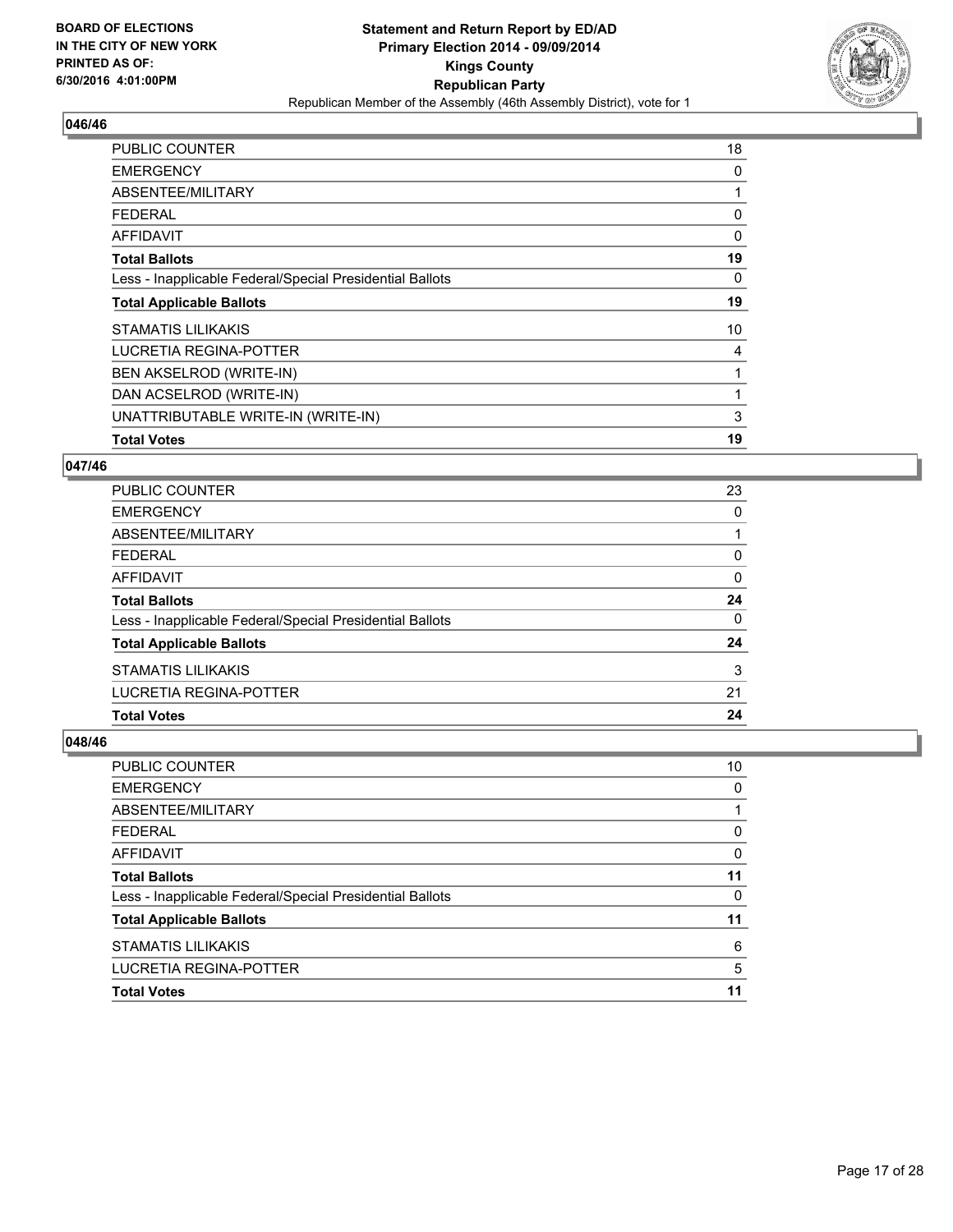

| PUBLIC COUNTER                                           | 15 <sup>15</sup> |
|----------------------------------------------------------|------------------|
| EMERGENCY                                                | $\mathbf{0}$     |
| ABSENTEE/MILITARY                                        |                  |
| FEDERAL                                                  | $\mathbf{0}$     |
| AFFIDAVIT                                                | $\mathbf{0}$     |
| Total Ballots                                            | 16               |
| Less - Inapplicable Federal/Special Presidential Ballots | 0                |
| <b>Total Applicable Ballots</b>                          | 16               |
| STAMATIS LILIKAKIS                                       | 12 <sup>2</sup>  |
| LUCRETIA REGINA-POTTER                                   | 4                |
| <b>Total Votes</b>                                       | 16               |

## **050/46**

| <b>PUBLIC COUNTER</b>                                    | 28 |
|----------------------------------------------------------|----|
| <b>EMERGENCY</b>                                         | 0  |
| <b>ABSENTEE/MILITARY</b>                                 |    |
| <b>FEDERAL</b>                                           | 0  |
| <b>AFFIDAVIT</b>                                         | 0  |
| <b>Total Ballots</b>                                     | 29 |
| Less - Inapplicable Federal/Special Presidential Ballots | 0  |
| <b>Total Applicable Ballots</b>                          | 29 |
| <b>STAMATIS LILIKAKIS</b>                                | 25 |
| LUCRETIA REGINA-POTTER                                   | 3  |
| <b>Total Votes</b>                                       | 28 |
| Unrecorded                                               |    |
|                                                          |    |

| PUBLIC COUNTER                                           | 17 |
|----------------------------------------------------------|----|
| <b>EMERGENCY</b>                                         | 0  |
| ABSENTEE/MILITARY                                        | 3  |
| <b>FEDERAL</b>                                           | 0  |
| AFFIDAVIT                                                | 0  |
| <b>Total Ballots</b>                                     | 20 |
| Less - Inapplicable Federal/Special Presidential Ballots | 0  |
| <b>Total Applicable Ballots</b>                          | 20 |
| <b>STAMATIS LILIKAKIS</b>                                | 13 |
| <b>LUCRETIA REGINA-POTTER</b>                            | 7  |
| <b>Total Votes</b>                                       | 20 |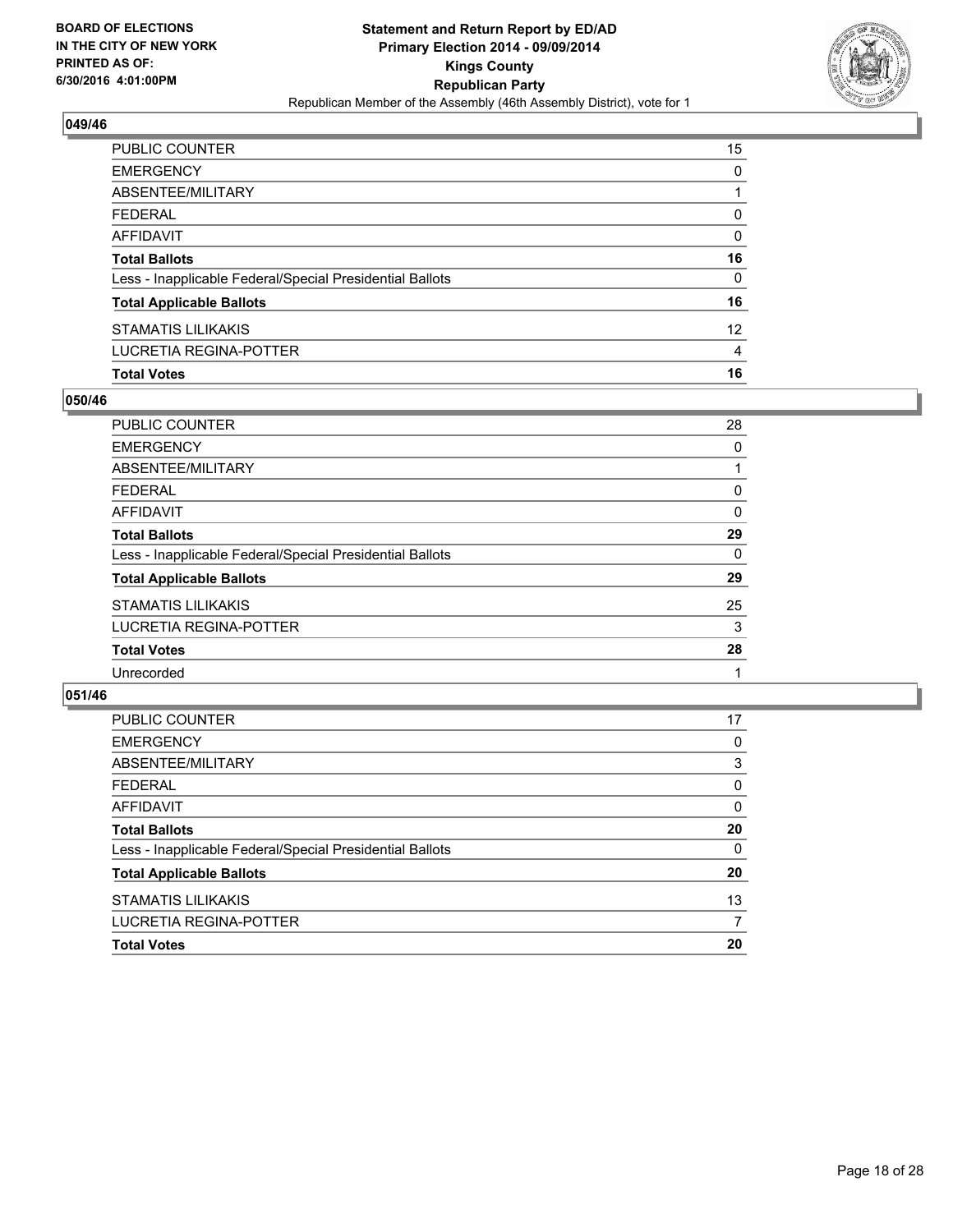

| PUBLIC COUNTER                                           | 47 |
|----------------------------------------------------------|----|
| <b>EMERGENCY</b>                                         | 0  |
| ABSENTEE/MILITARY                                        |    |
| FEDERAL                                                  | 0  |
| AFFIDAVIT                                                | 0  |
| <b>Total Ballots</b>                                     | 48 |
| Less - Inapplicable Federal/Special Presidential Ballots | 0  |
| <b>Total Applicable Ballots</b>                          | 48 |
| <b>STAMATIS LILIKAKIS</b>                                | 35 |
| <b>LUCRETIA REGINA-POTTER</b>                            | 12 |
| MICHAEL GRIMM (WRITE-IN)                                 |    |
| <b>Total Votes</b>                                       | 48 |

## **053/46**

| PUBLIC COUNTER                                           | 17             |
|----------------------------------------------------------|----------------|
| <b>EMERGENCY</b>                                         | 0              |
| ABSENTEE/MILITARY                                        | $\overline{2}$ |
| <b>FEDERAL</b>                                           | 0              |
| <b>AFFIDAVIT</b>                                         | 0              |
| <b>Total Ballots</b>                                     | 19             |
| Less - Inapplicable Federal/Special Presidential Ballots | 0              |
| <b>Total Applicable Ballots</b>                          | 19             |
| <b>STAMATIS LILIKAKIS</b>                                | 16             |
| LUCRETIA REGINA-POTTER                                   | 2              |
| <b>Total Votes</b>                                       | 18             |
| Unrecorded                                               |                |

| <b>Total Votes</b>                                       | 5 |
|----------------------------------------------------------|---|
| LUCRETIA REGINA-POTTER                                   |   |
| <b>STAMATIS LILIKAKIS</b>                                | 4 |
| <b>Total Applicable Ballots</b>                          | 5 |
| Less - Inapplicable Federal/Special Presidential Ballots | 0 |
| <b>Total Ballots</b>                                     | 5 |
| <b>AFFIDAVIT</b>                                         | 0 |
| <b>FEDERAL</b>                                           | 0 |
| ABSENTEE/MILITARY                                        | 0 |
| <b>EMERGENCY</b>                                         | 0 |
| PUBLIC COUNTER                                           | 5 |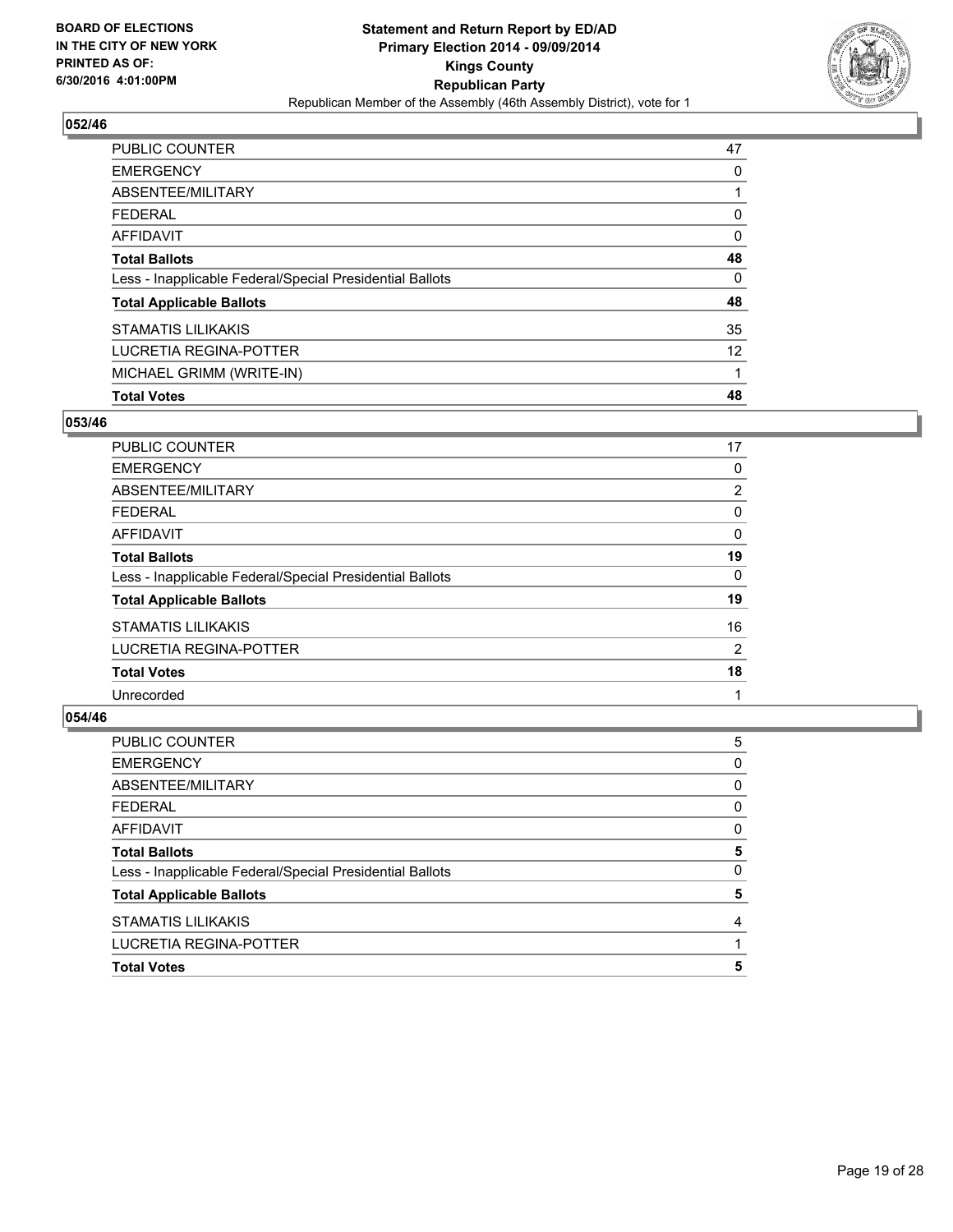

| <b>Total Votes</b>                                       | 10              |
|----------------------------------------------------------|-----------------|
| LUCRETIA REGINA-POTTER                                   | $\overline{2}$  |
| STAMATIS LILIKAKIS                                       | 8               |
| <b>Total Applicable Ballots</b>                          | 10 <sup>°</sup> |
| Less - Inapplicable Federal/Special Presidential Ballots | $\Omega$        |
| <b>Total Ballots</b>                                     | 10              |
| AFFIDAVIT                                                | 0               |
| <b>FEDERAL</b>                                           | $\mathbf{0}$    |
| ABSENTEE/MILITARY                                        | 0               |
| <b>EMERGENCY</b>                                         | $\Omega$        |
| PUBLIC COUNTER                                           | 10              |

## **056/46**

| <b>PUBLIC COUNTER</b>                                    | 13 |
|----------------------------------------------------------|----|
| <b>EMERGENCY</b>                                         | 0  |
| <b>ABSENTEE/MILITARY</b>                                 | 0  |
| <b>FEDERAL</b>                                           | 0  |
| <b>AFFIDAVIT</b>                                         | 0  |
| <b>Total Ballots</b>                                     | 13 |
| Less - Inapplicable Federal/Special Presidential Ballots | 0  |
| <b>Total Applicable Ballots</b>                          | 13 |
| <b>STAMATIS LILIKAKIS</b>                                | 9  |
| <b>LUCRETIA REGINA-POTTER</b>                            | 2  |
| <b>Total Votes</b>                                       | 11 |
| Unrecorded                                               | 2  |
|                                                          |    |

| PUBLIC COUNTER                                           | 25 |
|----------------------------------------------------------|----|
| <b>EMERGENCY</b>                                         | 0  |
| ABSENTEE/MILITARY                                        | 3  |
| <b>FEDERAL</b>                                           | 0  |
| AFFIDAVIT                                                | 0  |
| <b>Total Ballots</b>                                     | 28 |
| Less - Inapplicable Federal/Special Presidential Ballots | 0  |
| <b>Total Applicable Ballots</b>                          | 28 |
| <b>STAMATIS LILIKAKIS</b>                                | 24 |
| <b>LUCRETIA REGINA-POTTER</b>                            | 4  |
| <b>Total Votes</b>                                       | 28 |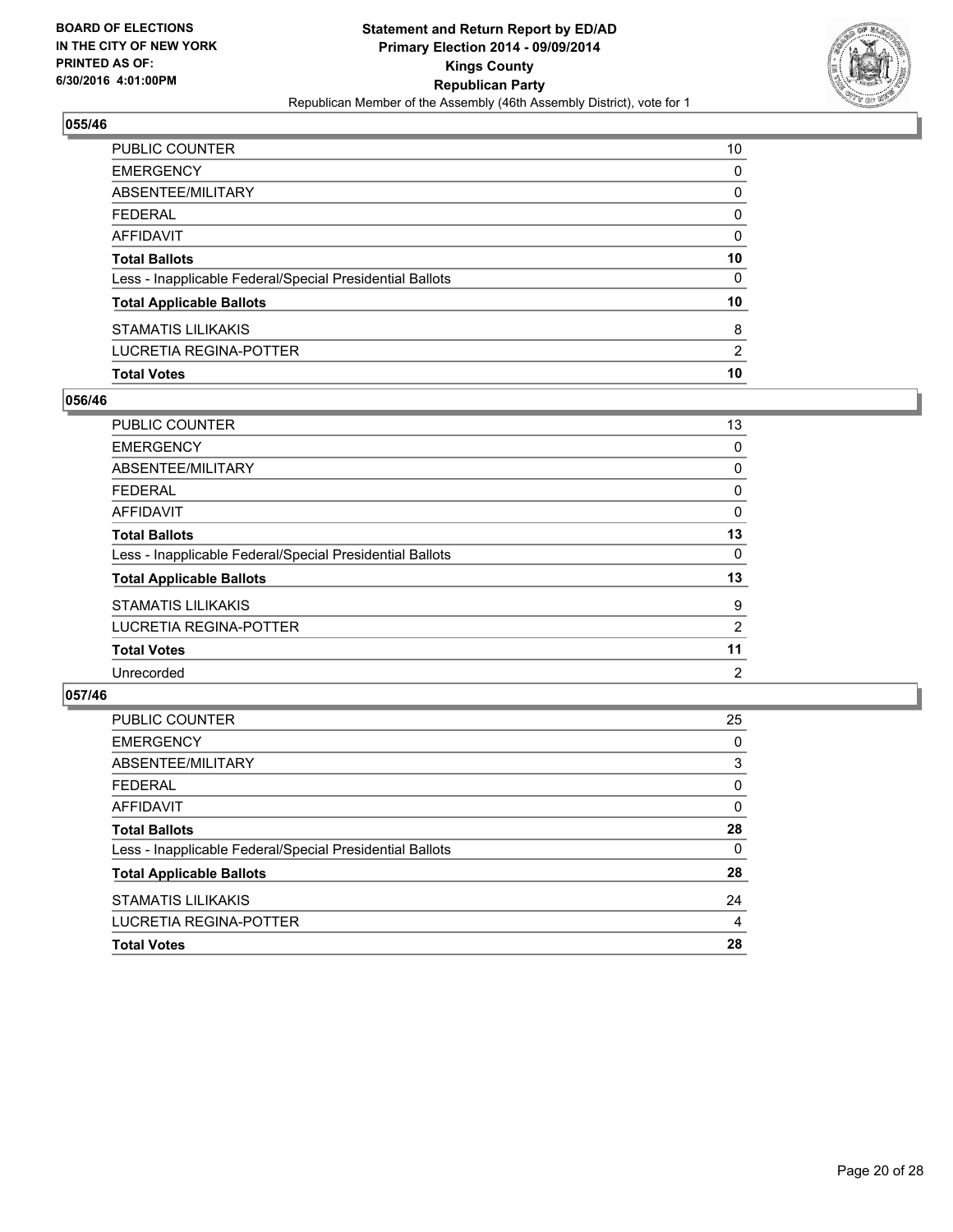

| PUBLIC COUNTER                                           | 8                     |
|----------------------------------------------------------|-----------------------|
| EMERGENCY                                                | 0                     |
| ABSENTEE/MILITARY                                        | 0                     |
| FEDERAL                                                  | 0                     |
| AFFIDAVIT                                                | 0                     |
| <b>Total Ballots</b>                                     | 8                     |
| Less - Inapplicable Federal/Special Presidential Ballots | $\mathbf{0}$          |
| <b>Total Applicable Ballots</b>                          | 8                     |
| STAMATIS LILIKAKIS                                       | 6                     |
| LUCRETIA REGINA-POTTER                                   | $\mathbf{2}^{\prime}$ |
| <b>Total Votes</b>                                       | 8                     |

## **059/46**

| PUBLIC COUNTER                                           | 13 |
|----------------------------------------------------------|----|
| <b>EMERGENCY</b>                                         | 0  |
| ABSENTEE/MILITARY                                        | 2  |
| <b>FEDERAL</b>                                           | 0  |
| <b>AFFIDAVIT</b>                                         | 0  |
| <b>Total Ballots</b>                                     | 15 |
| Less - Inapplicable Federal/Special Presidential Ballots | 0  |
| <b>Total Applicable Ballots</b>                          | 15 |
| <b>STAMATIS LILIKAKIS</b>                                | 9  |
| LUCRETIA REGINA-POTTER                                   | 6  |
| <b>Total Votes</b>                                       | 15 |

| <b>PUBLIC COUNTER</b>                                    | 27       |
|----------------------------------------------------------|----------|
| <b>EMERGENCY</b>                                         | 0        |
| ABSENTEE/MILITARY                                        |          |
| <b>FEDERAL</b>                                           | 0        |
| AFFIDAVIT                                                | 0        |
| <b>Total Ballots</b>                                     | 28       |
| Less - Inapplicable Federal/Special Presidential Ballots | $\Omega$ |
| <b>Total Applicable Ballots</b>                          | 28       |
| <b>STAMATIS LILIKAKIS</b>                                | 24       |
| LUCRETIA REGINA-POTTER                                   | 4        |
| <b>Total Votes</b>                                       | 28       |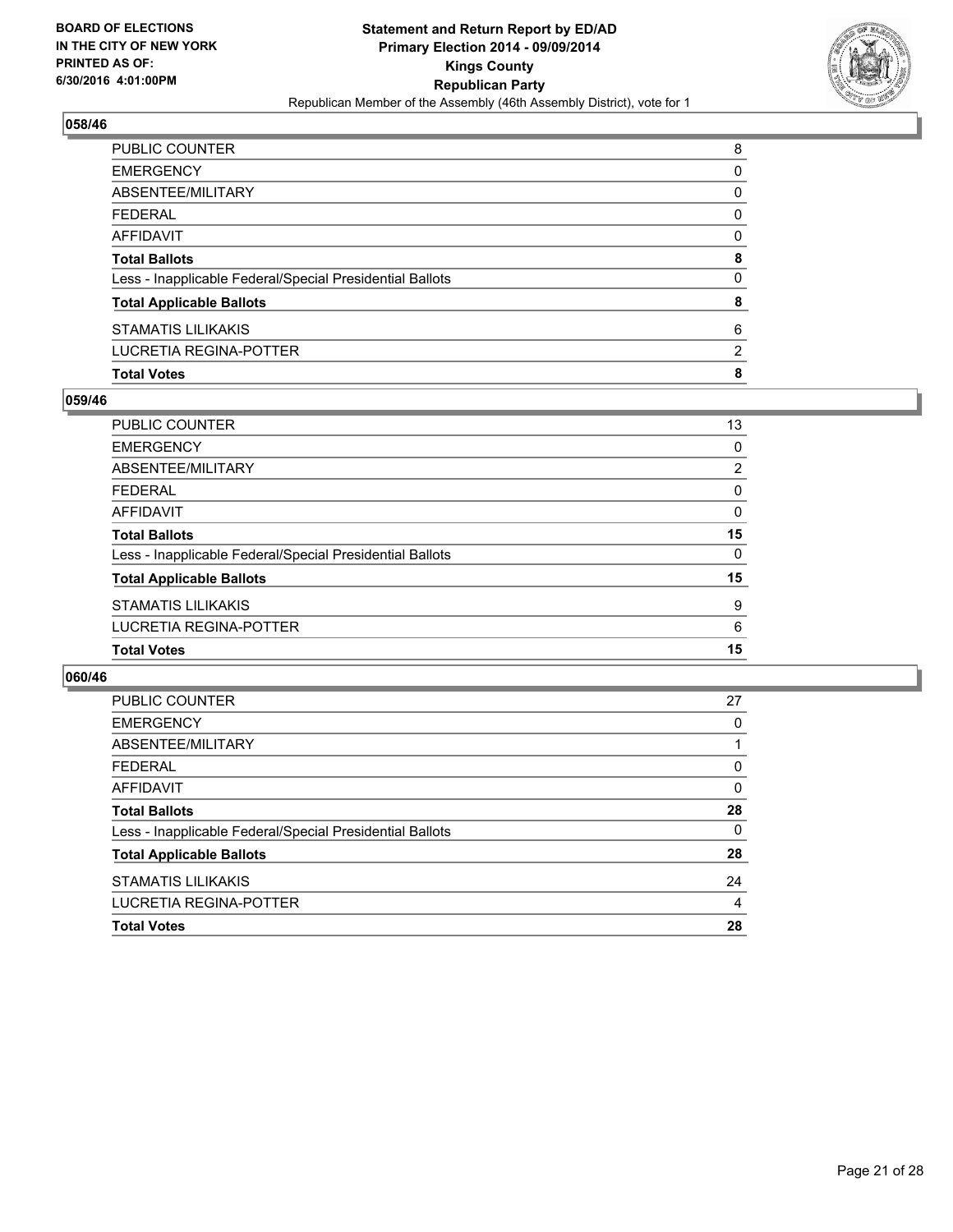

| PUBLIC COUNTER                                           | 11 |
|----------------------------------------------------------|----|
| <b>EMERGENCY</b>                                         | 0  |
| <b>ABSENTEE/MILITARY</b>                                 | 3  |
| <b>FEDERAL</b>                                           | 0  |
| AFFIDAVIT                                                | 0  |
| <b>Total Ballots</b>                                     | 14 |
| Less - Inapplicable Federal/Special Presidential Ballots | 0  |
| <b>Total Applicable Ballots</b>                          | 14 |
| STAMATIS LILIKAKIS                                       | 8  |
| LUCRETIA REGINA-POTTER                                   | 6  |
| <b>Total Votes</b>                                       | 14 |

## **062/46**

| <b>Total Votes</b>                                       | 19       |
|----------------------------------------------------------|----------|
| LUCRETIA REGINA-POTTER                                   | 3        |
| <b>STAMATIS LILIKAKIS</b>                                | 16       |
| <b>Total Applicable Ballots</b>                          | 19       |
| Less - Inapplicable Federal/Special Presidential Ballots | $\Omega$ |
| <b>Total Ballots</b>                                     | 19       |
| <b>AFFIDAVIT</b>                                         | $\Omega$ |
| <b>FEDERAL</b>                                           | 0        |
| ABSENTEE/MILITARY                                        | 2        |
| <b>EMERGENCY</b>                                         | 0        |
| PUBLIC COUNTER                                           | 17       |

| PUBLIC COUNTER                                           | 6 |
|----------------------------------------------------------|---|
| <b>EMERGENCY</b>                                         | 0 |
| ABSENTEE/MILITARY                                        |   |
| <b>FEDERAL</b>                                           | 0 |
| AFFIDAVIT                                                | 0 |
| <b>Total Ballots</b>                                     | 7 |
| Less - Inapplicable Federal/Special Presidential Ballots | 0 |
| <b>Total Applicable Ballots</b>                          |   |
| <b>STAMATIS LILIKAKIS</b>                                | 5 |
| LUCRETIA REGINA-POTTER                                   | 2 |
| <b>Total Votes</b>                                       |   |
|                                                          |   |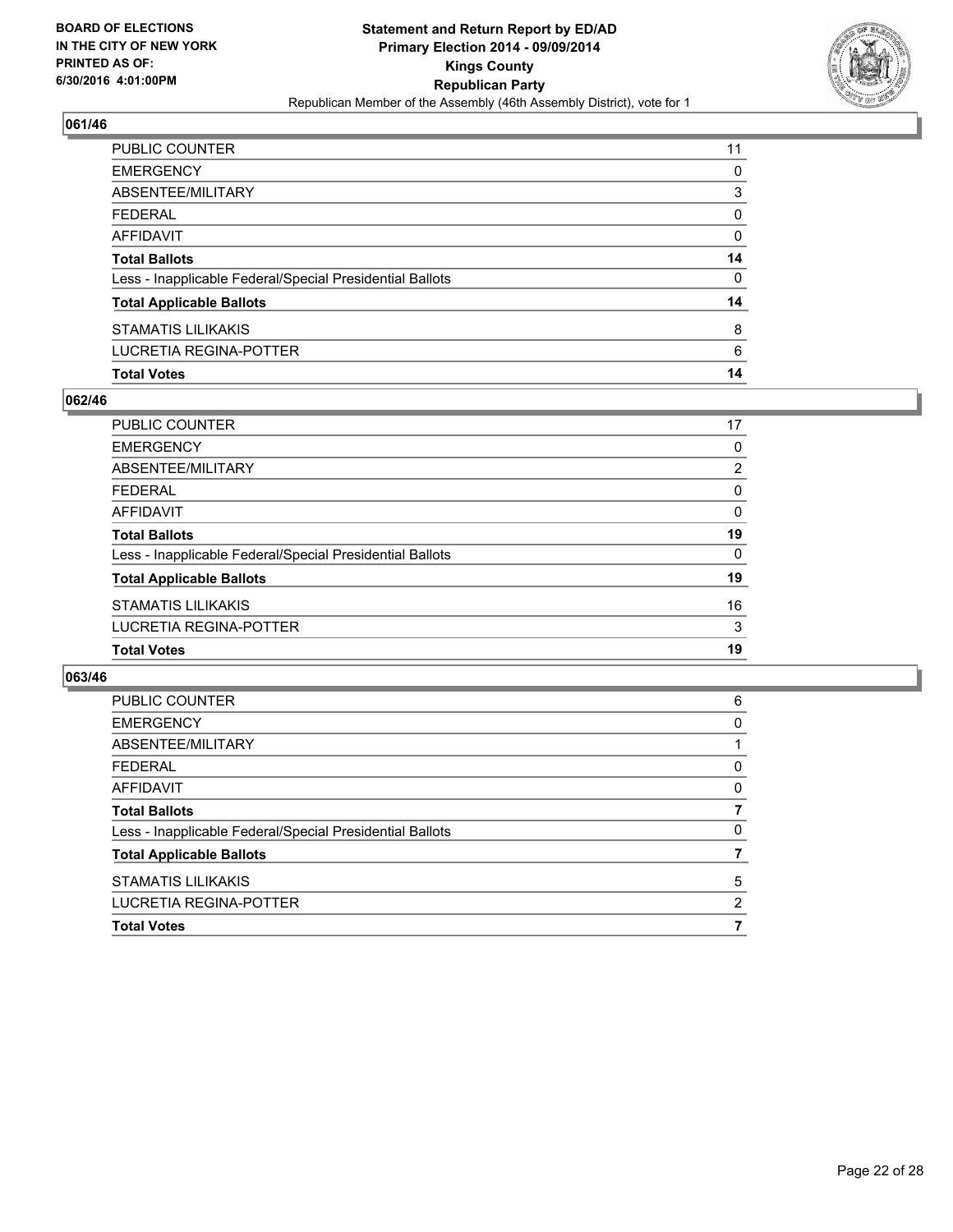

| PUBLIC COUNTER                                           | 23 |
|----------------------------------------------------------|----|
| <b>EMERGENCY</b>                                         | 0  |
| ABSENTEE/MILITARY                                        |    |
| <b>FEDERAL</b>                                           | 0  |
| <b>AFFIDAVIT</b>                                         | 0  |
| <b>Total Ballots</b>                                     | 24 |
| Less - Inapplicable Federal/Special Presidential Ballots | 0  |
| <b>Total Applicable Ballots</b>                          | 24 |
| <b>STAMATIS LILIKAKIS</b>                                | 17 |
| LUCRETIA REGINA-POTTER                                   |    |
| <b>Total Votes</b>                                       | 24 |

## **065/46**

| PUBLIC COUNTER                                           | 21       |
|----------------------------------------------------------|----------|
| <b>EMERGENCY</b>                                         | 0        |
| ABSENTEE/MILITARY                                        | 2        |
| <b>FEDERAL</b>                                           | 0        |
| <b>AFFIDAVIT</b>                                         | 0        |
| <b>Total Ballots</b>                                     | 23       |
| Less - Inapplicable Federal/Special Presidential Ballots | $\Omega$ |
| <b>Total Applicable Ballots</b>                          | 23       |
| <b>STAMATIS LILIKAKIS</b>                                | 18       |
| <b>LUCRETIA REGINA-POTTER</b>                            | 5        |
| <b>Total Votes</b>                                       | 23       |

| PUBLIC COUNTER                                           | 4 |
|----------------------------------------------------------|---|
| <b>EMERGENCY</b>                                         | 0 |
| ABSENTEE/MILITARY                                        | 0 |
| <b>FEDERAL</b>                                           | 0 |
| AFFIDAVIT                                                | 0 |
| <b>Total Ballots</b>                                     | 4 |
| Less - Inapplicable Federal/Special Presidential Ballots | 0 |
| <b>Total Applicable Ballots</b>                          | 4 |
| <b>STAMATIS LILIKAKIS</b>                                | 2 |
| LUCRETIA REGINA-POTTER                                   |   |
| <b>Total Votes</b>                                       | 3 |
| Unrecorded                                               |   |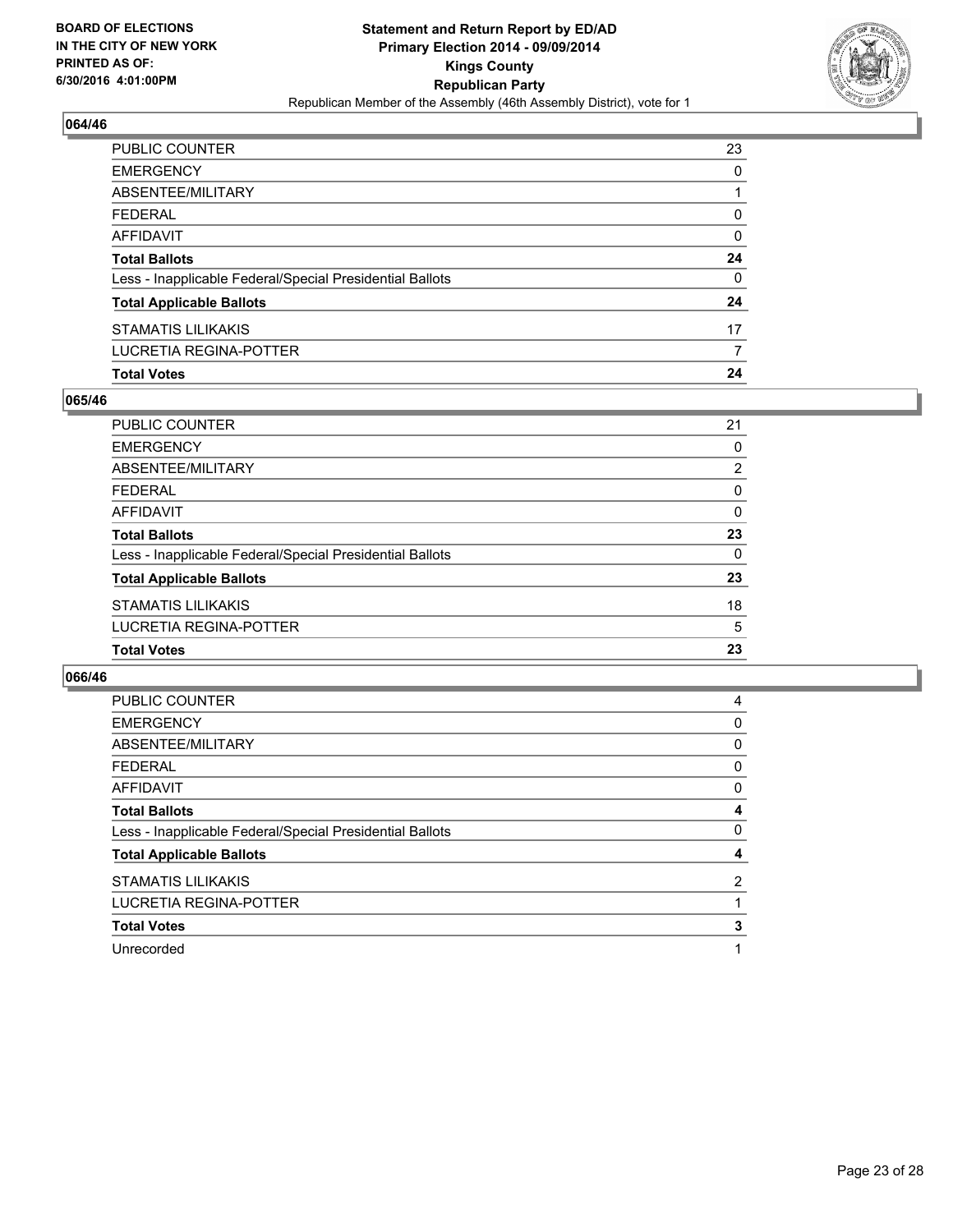

| <b>Total Votes</b>                                       | 20       |
|----------------------------------------------------------|----------|
| LUCRETIA REGINA-POTTER                                   | 6        |
| STAMATIS LILIKAKIS                                       | 14       |
| <b>Total Applicable Ballots</b>                          | 20       |
| Less - Inapplicable Federal/Special Presidential Ballots | $\Omega$ |
| <b>Total Ballots</b>                                     | 20       |
| AFFIDAVIT                                                | 0        |
| <b>FEDERAL</b>                                           | $\Omega$ |
| ABSENTEE/MILITARY                                        |          |
| <b>EMERGENCY</b>                                         | $\Omega$ |
| PUBLIC COUNTER                                           | 19       |

## **068/46**

| PUBLIC COUNTER                                           | 20       |
|----------------------------------------------------------|----------|
| <b>EMERGENCY</b>                                         | 0        |
| ABSENTEE/MILITARY                                        |          |
| <b>FEDERAL</b>                                           | 0        |
| <b>AFFIDAVIT</b>                                         | $\Omega$ |
| <b>Total Ballots</b>                                     | 21       |
| Less - Inapplicable Federal/Special Presidential Ballots | 0        |
| <b>Total Applicable Ballots</b>                          | 21       |
| <b>STAMATIS LILIKAKIS</b>                                | 12       |
| LUCRETIA REGINA-POTTER                                   | 9        |
| <b>Total Votes</b>                                       | 21       |

| <b>PUBLIC COUNTER</b>                                    | 30 |
|----------------------------------------------------------|----|
| <b>EMERGENCY</b>                                         | 0  |
| ABSENTEE/MILITARY                                        | 2  |
| <b>FEDERAL</b>                                           | 0  |
| AFFIDAVIT                                                | 0  |
| <b>Total Ballots</b>                                     | 32 |
| Less - Inapplicable Federal/Special Presidential Ballots | 0  |
| <b>Total Applicable Ballots</b>                          | 32 |
| <b>STAMATIS LILIKAKIS</b>                                | 27 |
| <b>LUCRETIA REGINA-POTTER</b>                            | 3  |
| <b>Total Votes</b>                                       | 30 |
| Unrecorded                                               | 2  |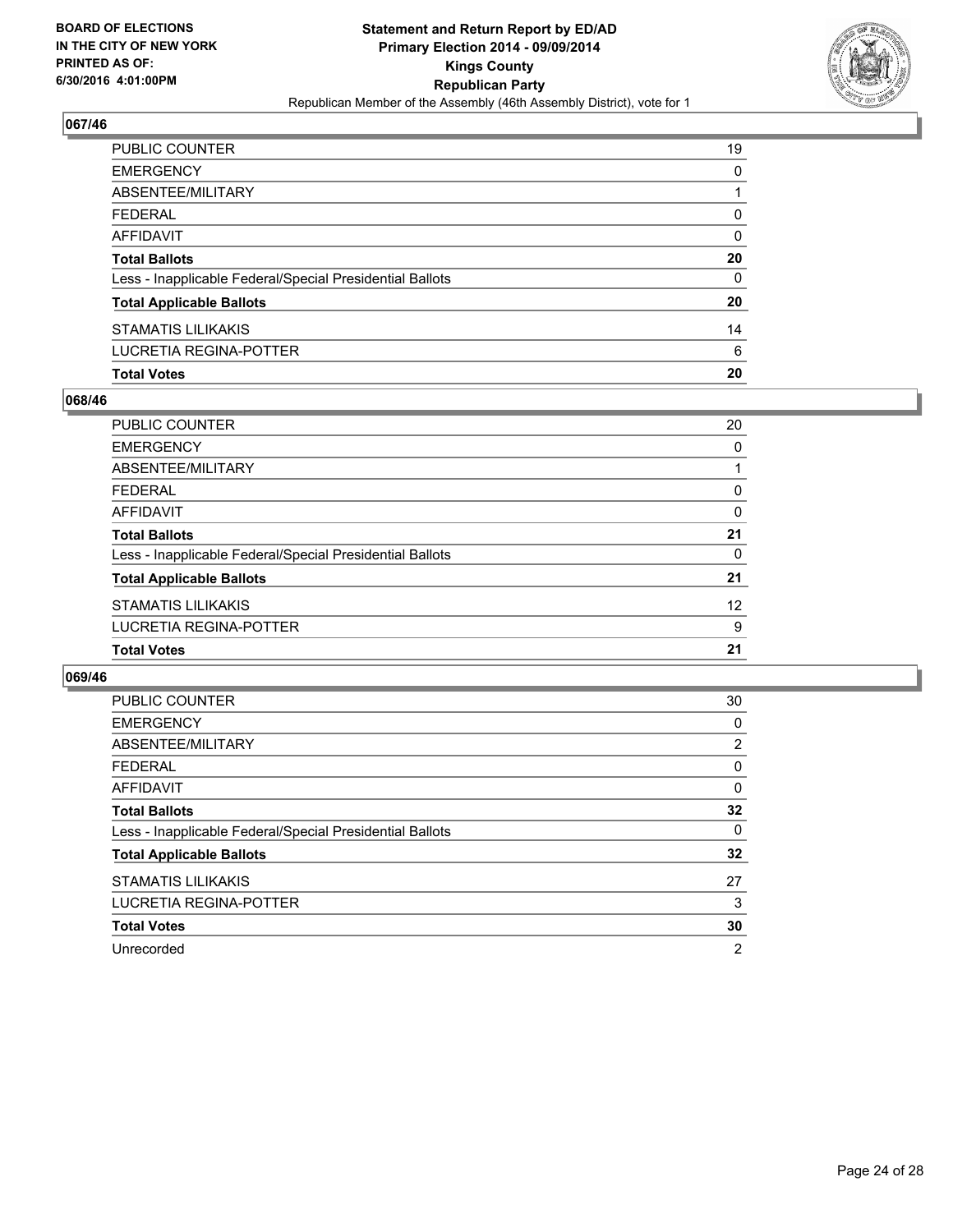

| PUBLIC COUNTER                                           | 34           |
|----------------------------------------------------------|--------------|
| EMERGENCY                                                | 0            |
| ABSENTEE/MILITARY                                        | 2            |
| FEDERAL                                                  | 0            |
| AFFIDAVIT                                                | 0            |
| Total Ballots                                            | 36           |
| Less - Inapplicable Federal/Special Presidential Ballots | $\mathbf{0}$ |
| <b>Total Applicable Ballots</b>                          | 36           |
| STAMATIS LILIKAKIS                                       | 23           |
| LUCRETIA REGINA-POTTER                                   | 13           |
| <b>Total Votes</b>                                       | 36           |

## **071/46**

| <b>PUBLIC COUNTER</b>                                    | 18       |
|----------------------------------------------------------|----------|
| <b>EMERGENCY</b>                                         | 0        |
| <b>ABSENTEE/MILITARY</b>                                 | 3        |
| <b>FEDERAL</b>                                           | 0        |
| <b>AFFIDAVIT</b>                                         |          |
| <b>Total Ballots</b>                                     | 22       |
| Less - Inapplicable Federal/Special Presidential Ballots | $\Omega$ |
| <b>Total Applicable Ballots</b>                          | 22       |
| <b>STAMATIS LILIKAKIS</b>                                | 21       |
| <b>LUCRETIA REGINA-POTTER</b>                            |          |
| <b>Total Votes</b>                                       | 22       |

| <b>PUBLIC COUNTER</b>                                    | 17 |
|----------------------------------------------------------|----|
| <b>EMERGENCY</b>                                         | 0  |
| ABSENTEE/MILITARY                                        | 0  |
| <b>FEDERAL</b>                                           | 0  |
| AFFIDAVIT                                                | 0  |
| <b>Total Ballots</b>                                     | 17 |
| Less - Inapplicable Federal/Special Presidential Ballots | 0  |
| <b>Total Applicable Ballots</b>                          | 17 |
| <b>STAMATIS LILIKAKIS</b>                                | 16 |
| LUCRETIA REGINA-POTTER                                   | 1  |
| <b>Total Votes</b>                                       | 17 |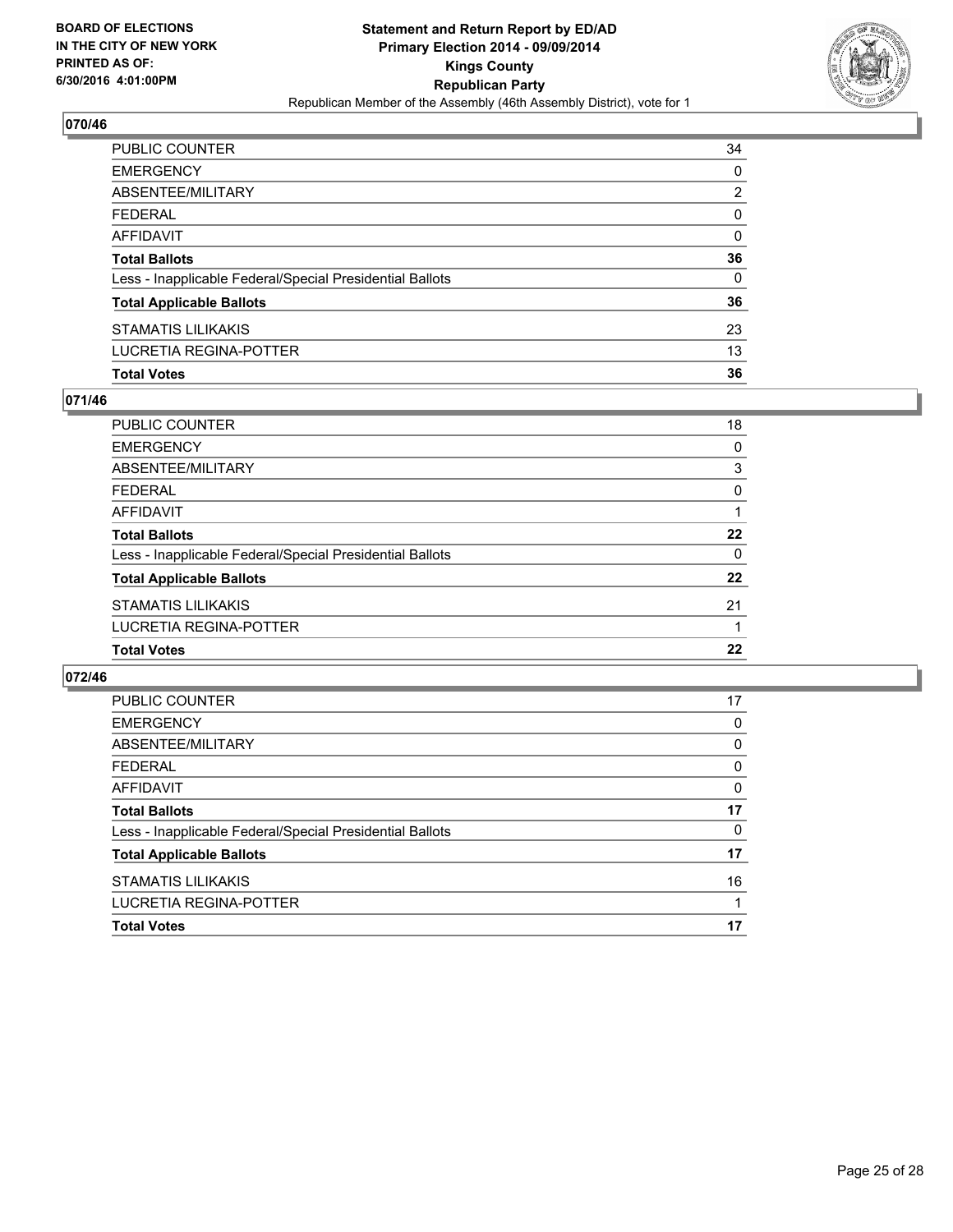

| <b>PUBLIC COUNTER</b>                                    | 8 |
|----------------------------------------------------------|---|
| <b>EMERGENCY</b>                                         | 0 |
| ABSENTEE/MILITARY                                        | 0 |
| <b>FEDERAL</b>                                           | 0 |
| <b>AFFIDAVIT</b>                                         | 0 |
| <b>Total Ballots</b>                                     | 8 |
| Less - Inapplicable Federal/Special Presidential Ballots | 0 |
| <b>Total Applicable Ballots</b>                          | 8 |
| <b>STAMATIS LILIKAKIS</b>                                | 2 |
| <b>LUCRETIA REGINA-POTTER</b>                            | 5 |
| <b>Total Votes</b>                                       | 7 |
| Unrecorded                                               |   |

#### **074/46**

| PUBLIC COUNTER                                           | 0 |
|----------------------------------------------------------|---|
| <b>EMERGENCY</b>                                         | 0 |
| <b>ABSENTEE/MILITARY</b>                                 |   |
| <b>FEDERAL</b>                                           | 0 |
| AFFIDAVIT                                                | 0 |
| <b>Total Ballots</b>                                     |   |
| Less - Inapplicable Federal/Special Presidential Ballots | 0 |
| <b>Total Applicable Ballots</b>                          |   |
| STAMATIS LILIKAKIS                                       |   |
| LUCRETIA REGINA-POTTER                                   | 0 |
| <b>Total Votes</b>                                       |   |
|                                                          |   |

| 076/46 COMBINED into: 075/46                             |   |
|----------------------------------------------------------|---|
| <b>Total Votes</b>                                       | 0 |
| LUCRETIA REGINA-POTTER                                   | 0 |
| <b>STAMATIS LILIKAKIS</b>                                | 0 |
| <b>Total Applicable Ballots</b>                          | 0 |
| Less - Inapplicable Federal/Special Presidential Ballots | 0 |
| <b>Total Ballots</b>                                     | 0 |
| AFFIDAVIT                                                | 0 |
| <b>FEDERAL</b>                                           | 0 |
| ABSENTEE/MILITARY                                        | 0 |
| <b>EMERGENCY</b>                                         | 0 |
| <b>PUBLIC COUNTER</b>                                    | 0 |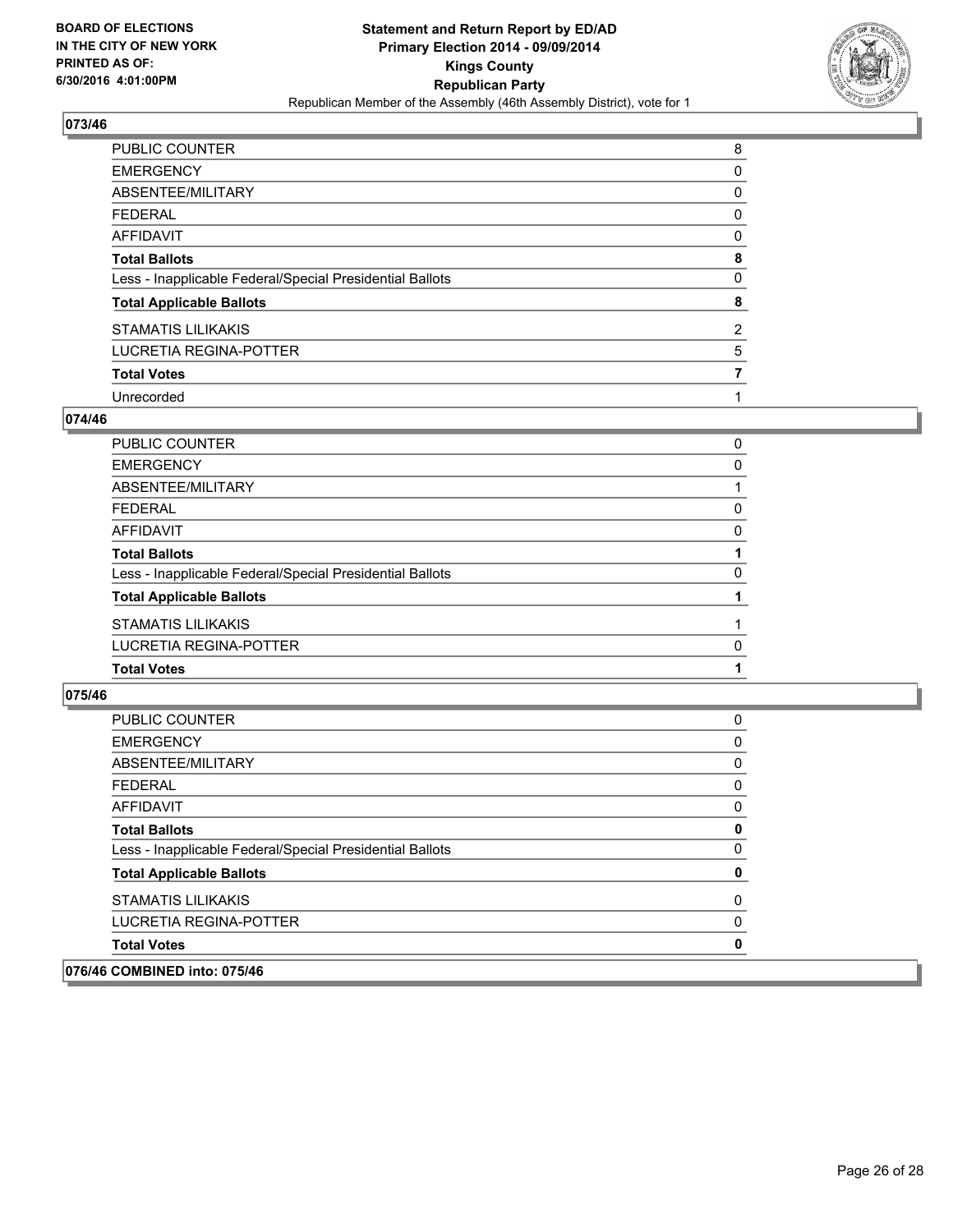

| PUBLIC COUNTER                                           | 0 |
|----------------------------------------------------------|---|
| <b>EMERGENCY</b>                                         | 0 |
| ABSENTEE/MILITARY                                        | 0 |
| <b>FEDERAL</b>                                           | 0 |
| AFFIDAVIT                                                | 0 |
| <b>Total Ballots</b>                                     | 0 |
| Less - Inapplicable Federal/Special Presidential Ballots | 0 |
| <b>Total Applicable Ballots</b>                          | 0 |
| <b>STAMATIS LILIKAKIS</b>                                | 0 |
| LUCRETIA REGINA-POTTER                                   | 0 |
| <b>Total Votes</b>                                       | 0 |